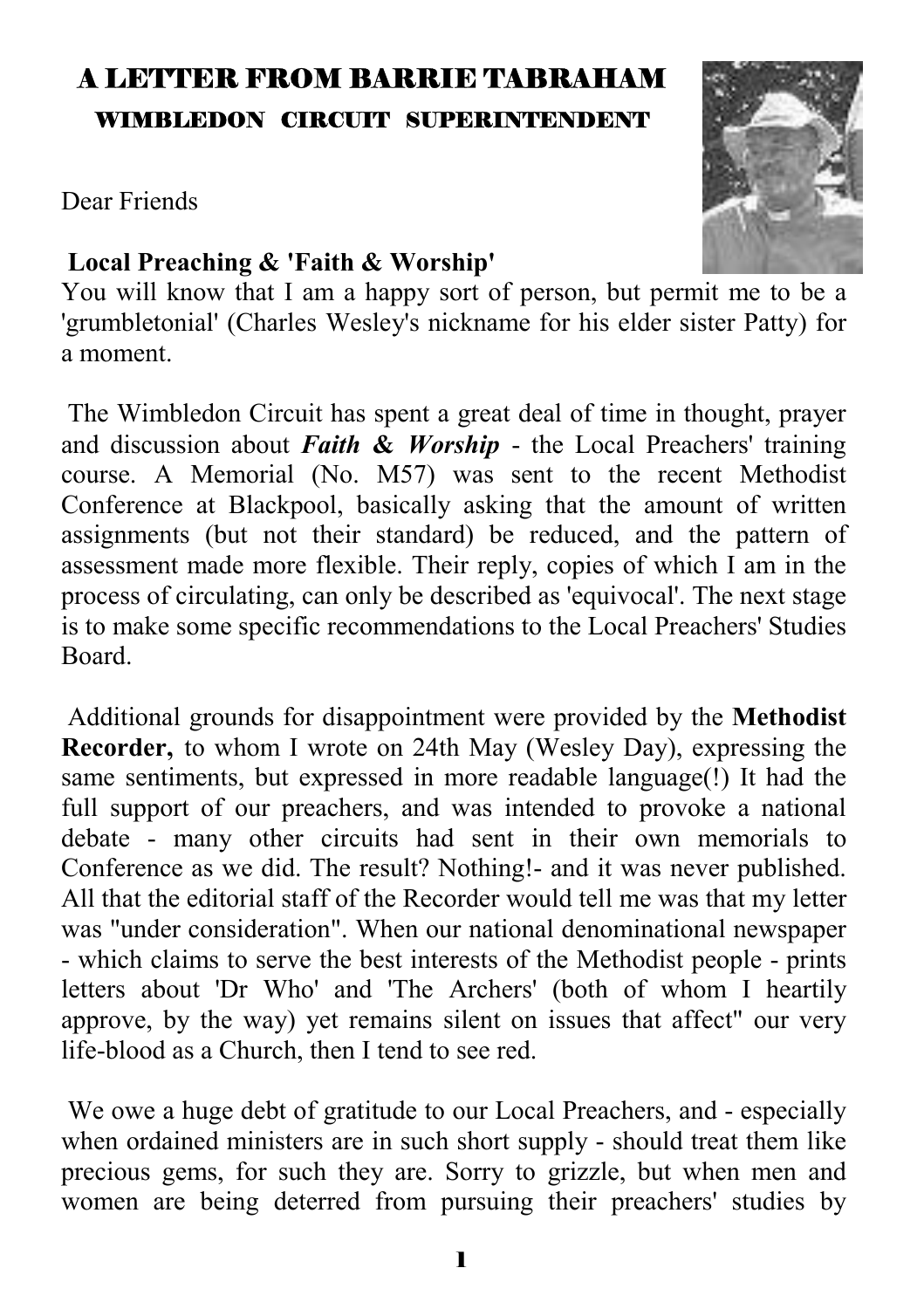academic bureaucracy, then I feel justified in playing the part of a 'grumbletonial'.

Now for some good news!

### **Worcester Park**

- The **'Future Links'** project at Christ Church with St. Philip, is now in its final phase. Over £800,000 has been raised and donated, which has enabled us to go ahead with the changes in the church itself much earlier than we had anticipated, as well as refurbishing and extending the ancillary premises.
- We shall be holding an **Open Day** on Saturday **6th October at 4.00 pm,** when you are welcome to see the new premises and join us for a 'Faith Tea'. If you forget to bring something to eat, come anyway! There is a concert in the evening at 7.30 pm, and if you would like to stay for this, tickets can be obtained from Mr Brian Lambourne (8330 0458).
- The **church** itself will be formally re-dedicated on Saturday 10th May - further details to follow.

 I hope that as many of you as possible will be able to come to the Circuit service on **September 30th at 6.30pm at Raynes Park** to celebrate the 300th anniversary of the birth of **Charles Wesley.** We shall be singing his hymns, of course, but recalling and thanking God for his wider contribution to the Church - not just as a hymn-writer. In true Methodist tradition, tea and fellowship will follow the service!

 And if you miss this, then there's still a chance to join in the celebrations on the evening of 25th November at Methodist Central Hall, Westminster - more details of which will follow.

 A word about **Rev John Nyota's commitments** this coming quarter. As many of you will know, 50% of his time is spent in the Wimbledon Circuit and 50% working for the World Church Office of the Methodist Church. We are very sorry that this second part of his work has now come to an end, but it does enable John to devote more time to his doctoral research.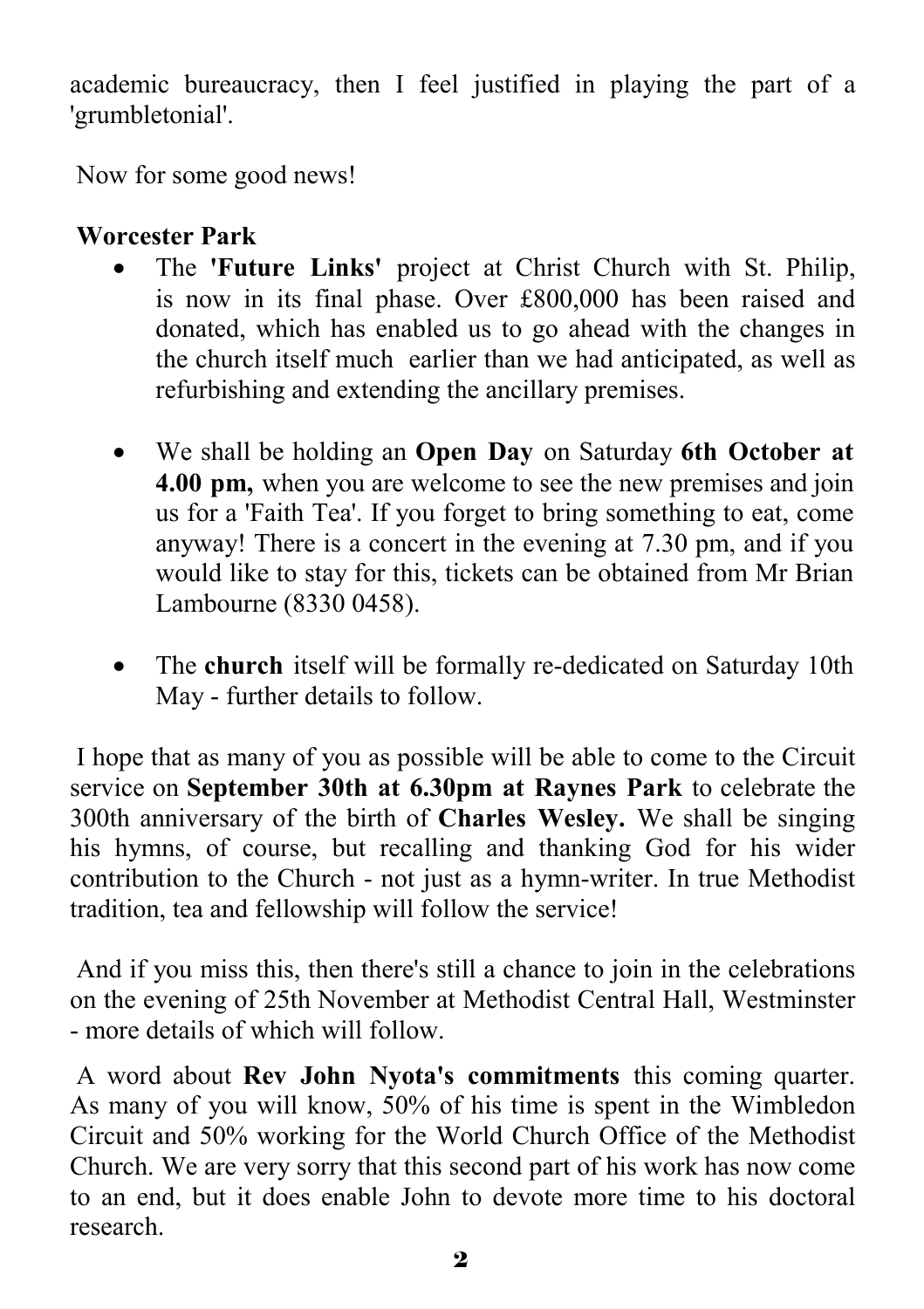In order to facilitate this, his pattern of work in the Wimbledon Circuit will be as follows:

- In September, apart from the first Sunday, John will be preaching and conducting worship in the Circuit every Sunday.
- In October he has blocked every *Sunday,* but will be available should members of Martin Way need him, particularly if emergencies arise.
- In November, John will be partly on duty, partly on annual leave, the precise details of which he will advise the stewards at Martin Way on his return from Kenya on 3rd September.

Needless to say, this slightly altered work pattern will not affect **Faith,** who will continue to serve Full-time in our Circuit.

#### **People in the news**

- **Carol Rowles** will be ordained as priest at Southwark Cathedral on 23rd September. Congratulations!
- Our prayers and best wishes also go to **Andy Walker,** formerly a member of Raynes Park, who was ordained at Manchester Cathedral on 8th July. Andy is stationed in the Newport Circuit of the South Wales District.
- **Rev Rob Frost** is making good progress following surgery and treatment in Caesar-Hawkins Ward at St George's Hospital for cancer (malignant melanoma). We shall continue to remember him, Jacqui and Andy in our prayers.
- On 18 November we welcome **Rev Rob Hufton** into our Circuit. Rob, the Superintendent of the Clapham Circuit, is doing a 'pulpit-swap' with Faith.

#### **Some important dates for your diaries:**

- = Saturday 8th September 10.00 am District Autumn **Synod** at Westminster Central Hall.
- = Saturday 22nd September 10.30 am A District 'Fresh Expressions' Vision Day at Central Hall.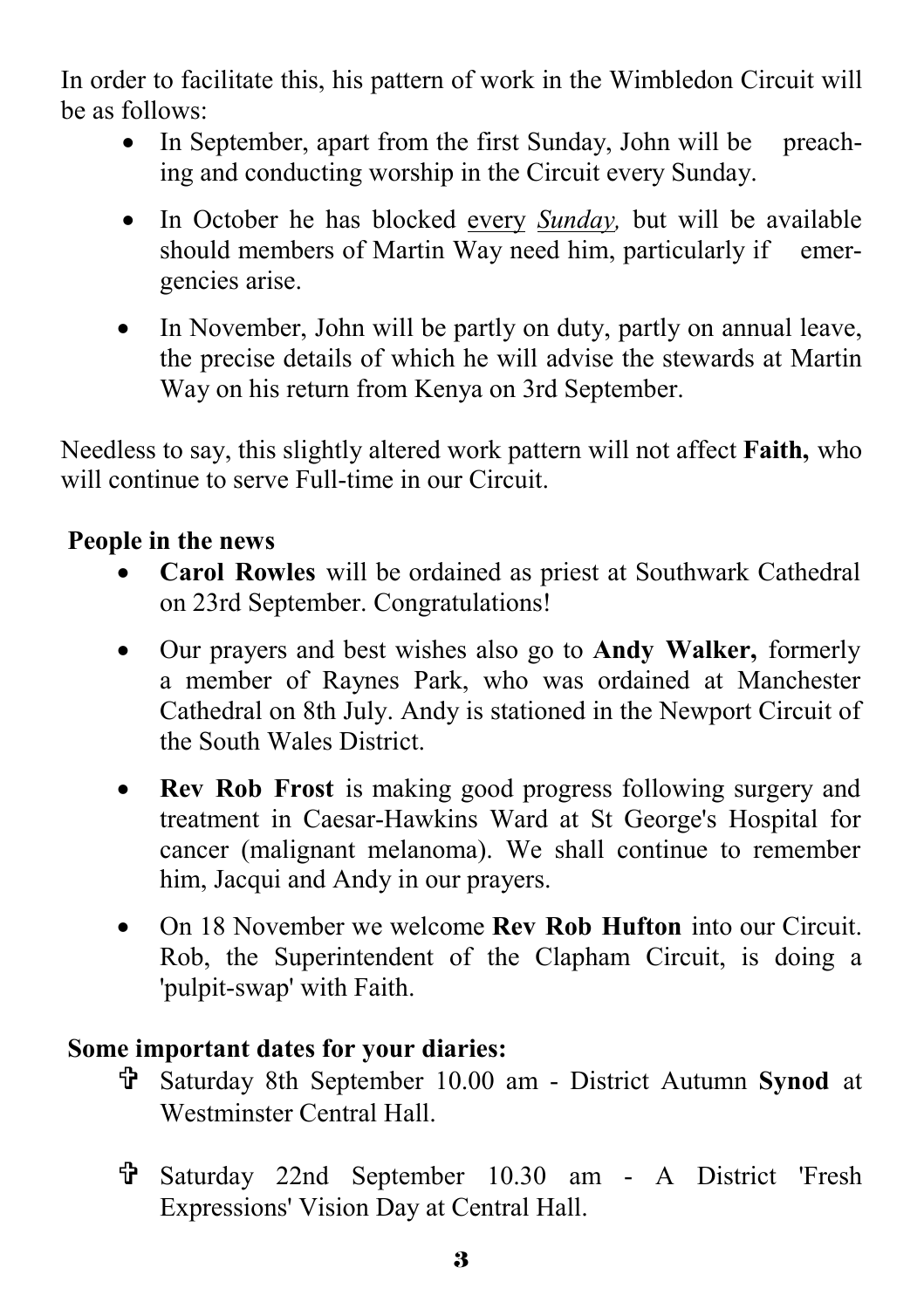- = Monday 24th September 7.00 for 7.30 pm Circuit Meeting at Stoneleigh.
- = Sunday 30th September 6.30 pm at Raynes Park- Circuit Service to mark the 300th anniversary of the birth of **Charles Wesley.**
- $\ddot{\mathbf{r}}$  Saturday 6th October 4.00 pm Open day to celebrate the re-opening of the premises at **Worcester Park**
- = Sunday 27th November (pm) CW 300th Celebration at Westminster Central Hall.

Peace be with you all.

*Barrie* 

 $\longrightarrow$  < 0 >  $\longrightarrow$ 

## GREETINGS FROM DORSET

Dear everyone,

 Thanks for the lovely send off we had at church during the Platform 10 ¾ cream tea. It was a complete surprise!! We thought the word must have been out about our delicious scones as so many people turned out.

We will really miss worshiping at Martin Way and the friendship and fellowship that we have received over the years. It is a very special place.

It was a hard decision to move away but we prayed about it and felt that at our stage in our lives it was a good time for all of us.

We are moving to an area just north of Bournemouth, so we have the lovely beaches and New Forest on our doorstep. We also both have family very close by in the area.

Please do keep in touch and visit us!!

Our new address is 19 Burnbake Road, Verwood, Dorset. BH31 6ER Telephone number 01202 813948

Love Andy, Jane, William and Sian Smith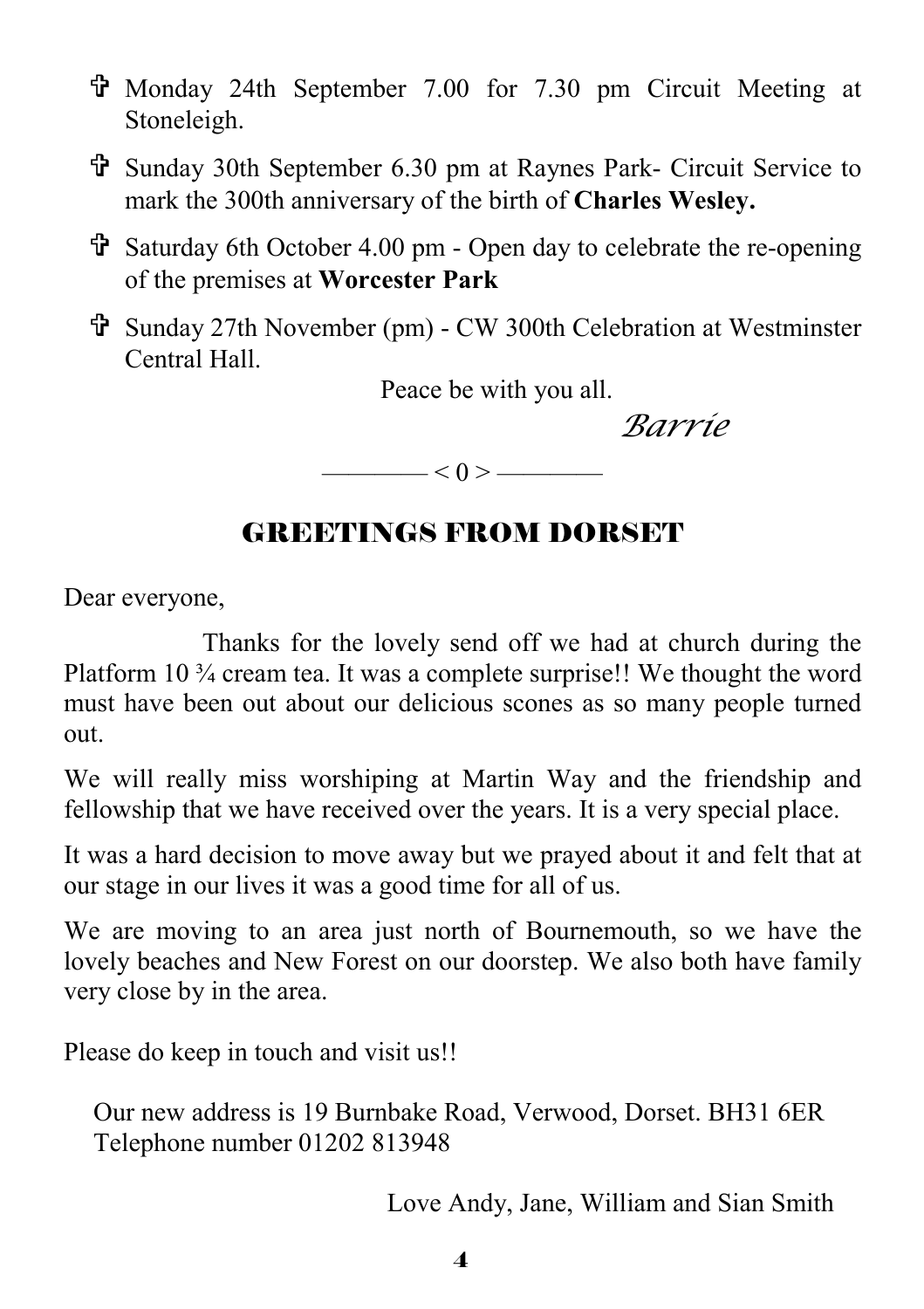### THOUGHT OF THE MONTH - SEPTEMBER 2007



Once in a talk to a Women's Meeting I spoke of a rough patch that I had been through. One thing after another had gone wrong and I was at a pretty low ebb. My prayers seemed to be getting no response and I was under a cloud of depression. After the talk one of the ladies came up to me and said, "I never knew you had feelings like that!" It seemed to be quite a

shock to her to find that a Local Preacher should have "down" times.

There is a temptation to think that Ministers, Local Preachers and those who lead us in worship are somehow exempt from emotions and feelings experienced by everyone else. I can assure you that this is not so. In his latest quarterly letter our Superintendent Minister, Barrie Tabraham, has a gripe (see page one of this Newsletter for a copy Barrie's letter). He expressed his disappointment about an issue we had raised with the Methodist Conference and the Methodist Recorder, both of whom had responded with unsatisfactory, almost dismissive attitudes. When I read what he had written I mentally gave three cheers because it showed quite clearly that our Super can get as frustrated and up tight as the rest of us.

One of my sermons is based on a text from Job - "My thoughts today are resentful" and there are times in our lives when we know exactly what he meant. Just because we try to follow the Christian way it does not follow that our lives will always run smoothly. We cannot expect to be freed from life's ups and downs. We may even find ourselves being cross with God at times. Have you never in your life thought, "Why me?" Can you honestly say that you have never been resentful? Not one of us is perfect.

Often we take others for granted, not thinking that they may be going through difficult times. One of the ladies on a supermarket checkout seemed worried one day and when I spoke to her about it she told me that her grandson was going into hospital for an operation and she was concerned about him. Yes, those who work and serve us in shops and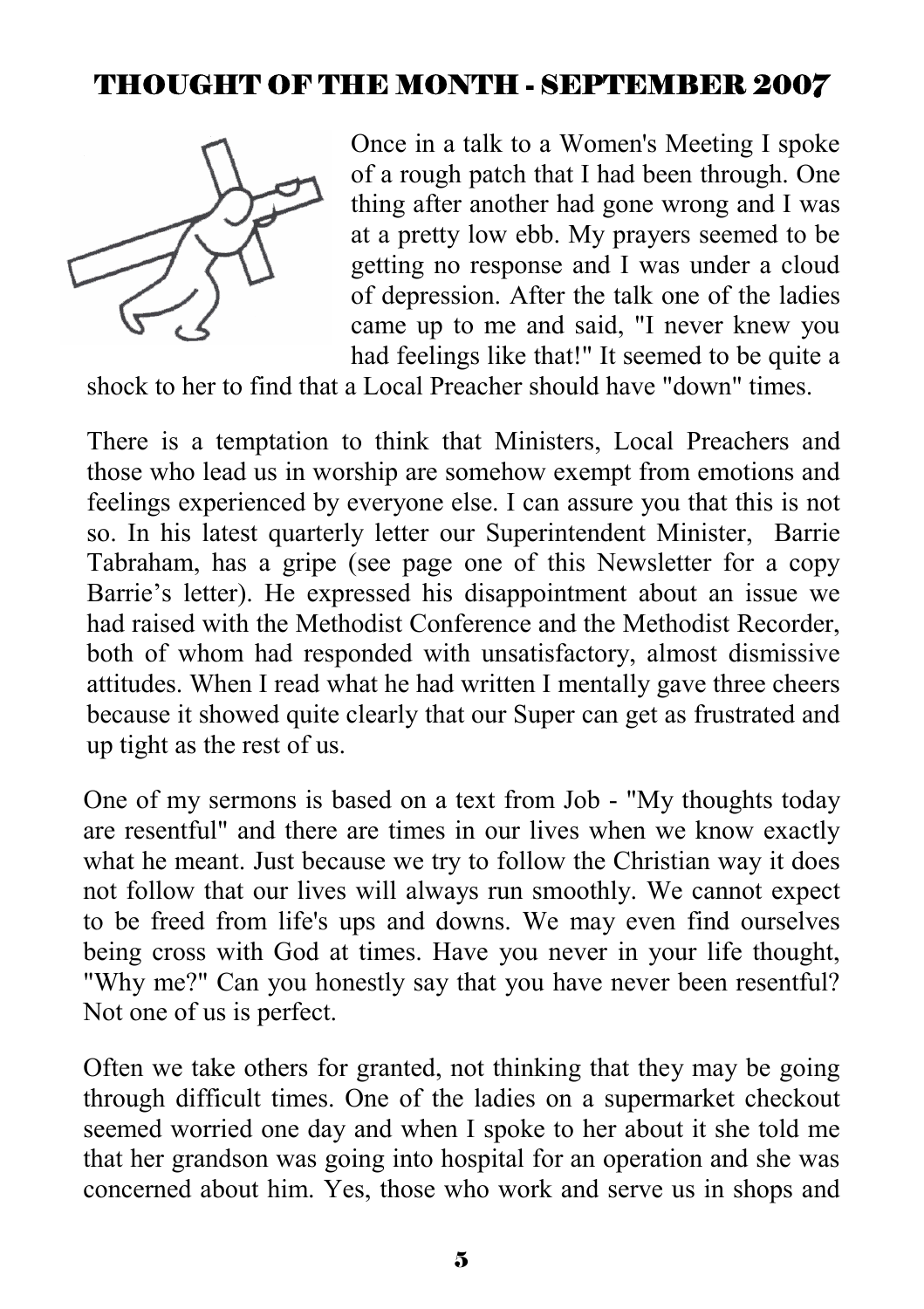other places actually do have lives of their own! None of us lives in *isolation* 

Next time you go to church remember that the one who is leading worship may be carrying a heavy burden. Next time you pay for your shopping remember that the cashier taking your money may be worried or depressed. "Bear ye one another's burdens" is a text we should always have in mind and be ready to act upon it.

*Bill Cox* 

$$
\overbrace{\hspace{1.5cm}}<0>\overbrace{\hspace{1.5cm}}
$$

### CHURCHES TOGETHER IN MERTON PARK

 Many of you might be aware that Gwen Wildman and myself are this church's representatives in the above group. We meet about five times a year and discuss ways in which we can "share" in church life in Merton.

 You may also be aware that in January of every year we have ecumenical service where all ministers and congregations take part. We have had two very successful Pentecost services in John Innes Park, with witnessing in the open to the few that dared to watch and many listened. This last Easter our shared service was at the Lower Morden Baptist Church where for our hymn and prayer we stood in glorious sunshine and shared hot cross buns with passers-by and car passengers.

At our meeting on  $2<sup>nd</sup>$  August 2007 we shared our thoughts, worries and good times. Very much on our agenda was our Gwen Wildman and her voluntary work in Kenya. It was agreed from our meagre funds to donate £100 to Rafiki Trust, and that all our Churches would keep Gwen in their prayers.

 We are always looking for new ideas and this proposed play, "The Butterfly's Evil Spell", has come from St. James's Church. It is not a Christian play, but it shows what can be done by Church People other than always talking and witnessing on the Christian Team. So, you Actors out there please go along to the "Meeting of Interest" at St. James's Church Hall on September  $16<sup>th</sup>$ . Should you wish to know more, please see the article by Geoffrey Owen in this Newsletter.

*Derek Heaton*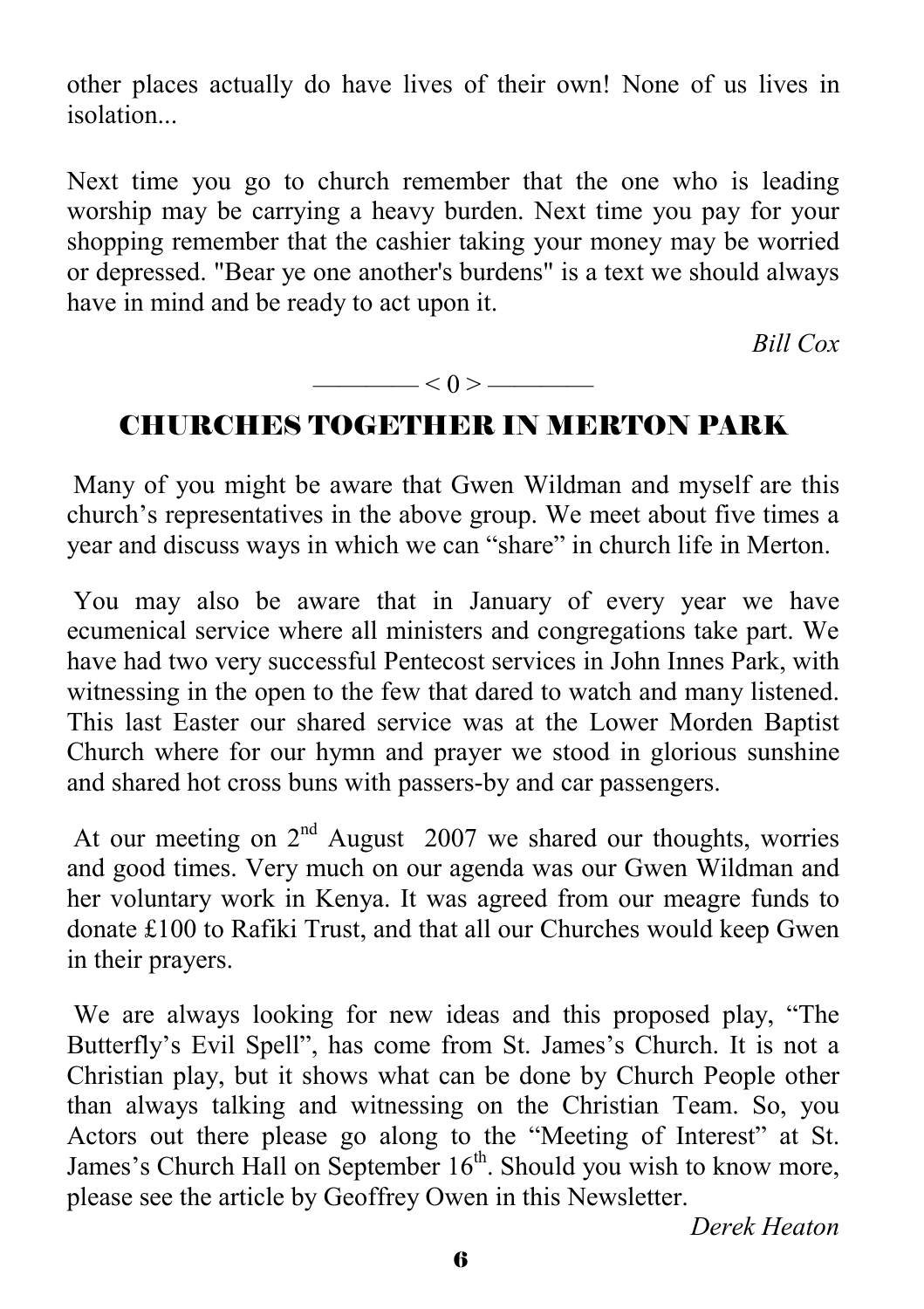# A MESSAGE FROM BARRIE



 You will be aware that, since undergoing major surgery early in 2004, I have suffered from periods of ill-health which have affected me greatly, as you will know by my intermittent absences and hospital admissions. I am awaiting yet another surgical procedure, which will take

me out of circulation again, but only very briefly this time.

 In the light of all this, the Methodist Council Medical Committee has recommended that I be given permission by the Methodist Conference to take early retirement in August of next year (2008).

 This has been a very difficult decision, which will have important repercussions for me, Joan and my family and, of course, for the Church. This has been the happiest and most fulfilling period of my ministry since my ordination 1984, and therefore I have very mixed feelings at the moment - a great sense of relief in one respect, but great sadness in another.

 In the immediate future, however, the Circuit Stewards, together with the District Chair, will be taking steps to consider how best to fill the appointments which I currently hold. This will entail a process of consultation both at Circuit level (concerning the office of superintendent) and at Worcester Park (concerning its particular needs as a Local Ecumenical Partnership), bearing in mind that a vacancy will also occur at Martin Way in 2008. All this will happen in the period leading up to the Circuit Meeting on 24 September, so that we can be in line with the Connexional stationing timetable.

 For the next year, I shall continue to serve the Wimbledon Circuit as its Superintendent, and the members of Christ Church with St Philip, Worcester Park as one of its ministers, where I have been so happy for the past nine years.

 Thank you all for the understanding, patience, care and support you have given to me.

bless you all,

G o d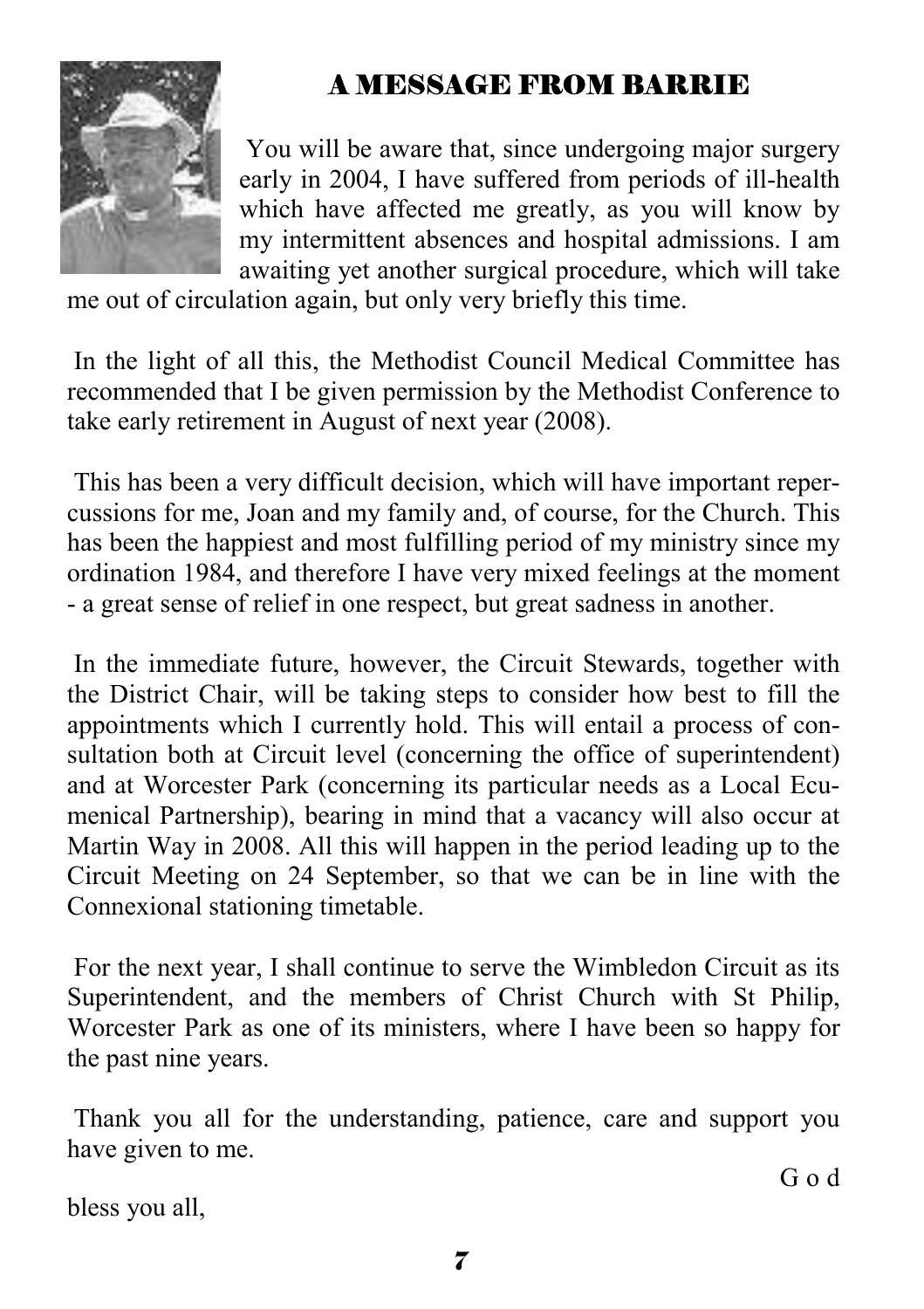## Churches Together in Merton Park

Dear Friends,

We would like to show how much talent there is in our local area by producing a serious play next year. It will be a wonderful opportunity for the Christian Churches to reveal that they have many diverse gifts and talents - not just preaching and praying!



We are looking for actors, dancers (Character /Spanish), movement /mime performers, back stage crew, costume makers, people with make-up skills, Front of House, publicity, box office and ice cream sellers (refreshments). We would also welcome anyone who can play Spanish classical guitar and people who have experience of choreography.

If you have any of these talents, we are looking to use them to put on a 5 day production of Garcia Lorca's little known play *The Butterfly's Evil Spell* in a local venue, 8th - 12th April 2008. A successful production requires regular rehearsals and these will be held over 12 weeks on Sunday afternoons between 4.00 - 6.00pm at St James' hall. As this is not a pantomime or children's production, we will only be looking for people of 18 years and over. There is no upper age limit.

#### *Commitment to rehearsals is essential*

If this exciting and challenging event might be for you, then please come to a meeting of interest on Sunday 16th September, 4.00 - 6.00pm in St James' hall Those who wish to be involved in any of the non acting/dancing roles are requested to remain until 7.30pm for further discussion.

 We know that the talent is there so if you feel that this project is for you *be brave* and attend the pre-production meeting on 16/9/07! Profits from the staging of this play will be divided between Tearfund and St Raphael's Hospice Cheam.

> *Geoffrey Owen Chair of CTIMP*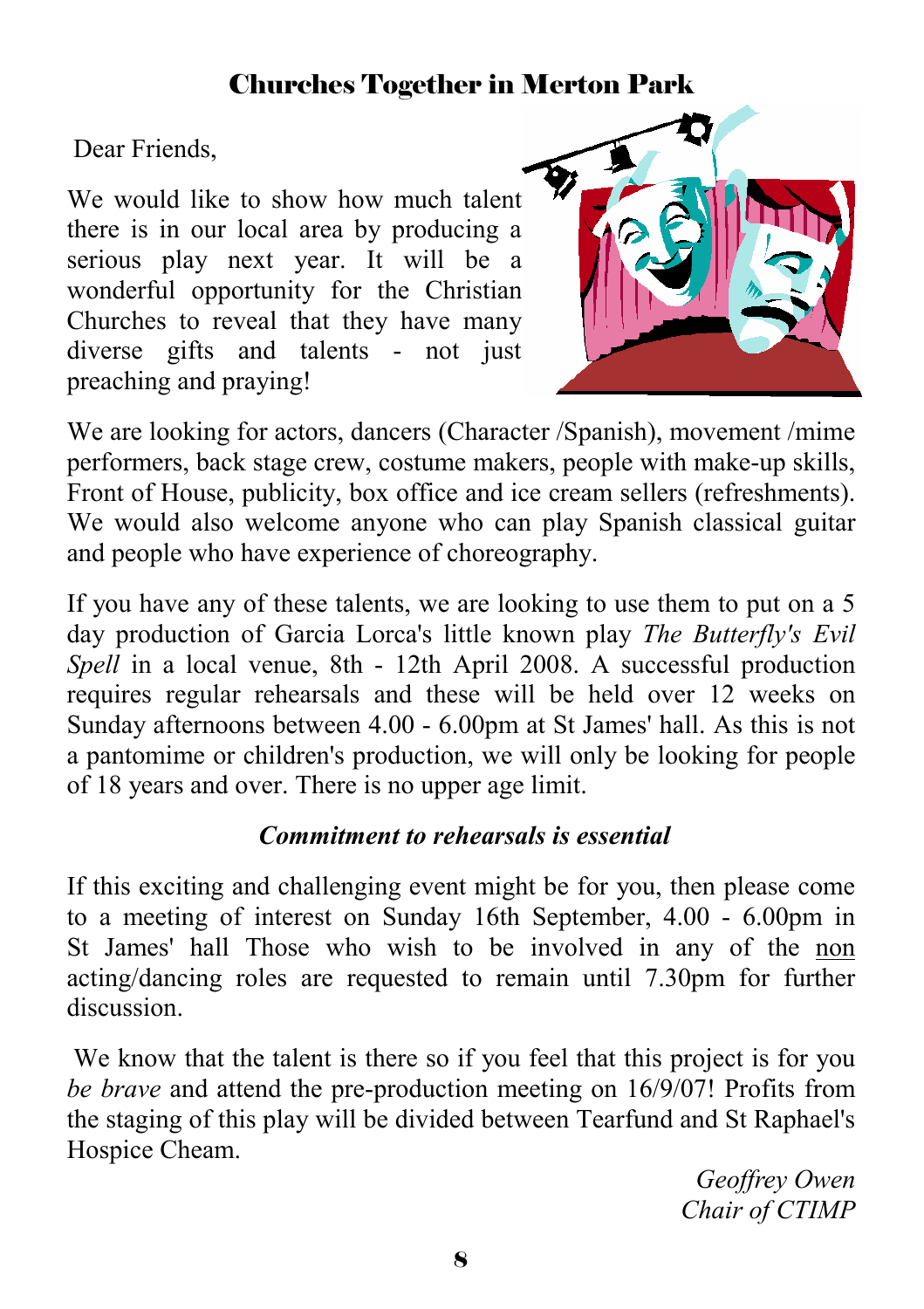### CIRCUIT QUIET CREATIVE DAY



This year the Circuit Quiet Creative Day was held at St Mary the Virgin, Cuddington and led by the Rev. Peter Catford, Superintendent Minister of the Kingston Circuit on 2nd June 2007

 The theme of the day was The Lord's Prayer, with ten people from around the circuit, based on Karl Barth's writing on this focal prayer of the Church. We had the option of being with the group or going into the church or to find a quiet place.

 Peter asked us to consider what for us is the most important word in the first line. Usually we pick' Father' or 'Heaven' and although we say 'Our', he suggested we usually mean 'My' and continue to relate the prayer to ourselves as we pray. In turn we were given a ball of wool to throw between us and Peter(representing God) to illustrate our connectedness as we pray. This led into thinking through the meaning of the prayer line by line, as we pray to be God's children praying to our Heavenly Father together, partaking in the foretaste of the Heavenly banquet for all humankind. Praying that we have all we need to be and to bear God's holy Name in the world and to do our part in bringing Heaven on Earth from day to day. We pray not to be tempted away from this and to be delivered if we ever want to give up on God, as this is the worst evil that can overtake us.

 While we thought and prayed, we shared our visions of Heaven in twos, by making visual representations of what we hope will be in the Heaven of eternity with a multitude of bits and pieces that Peter had brought for us to rummage through. Our resulting creations were shared and appreciated by each other. Later we filled paper plates with representations of everything from food to washing machines and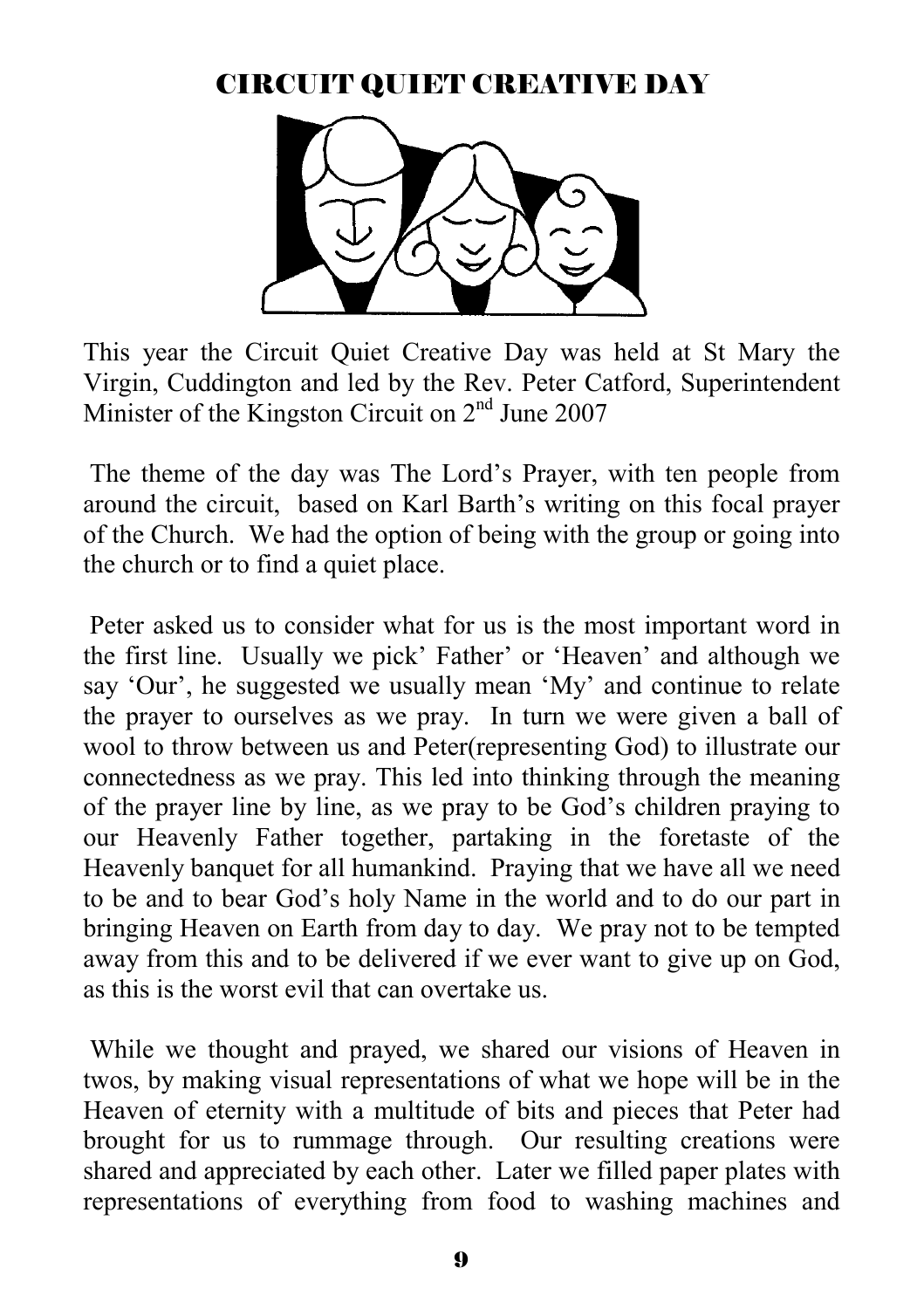computers, to carry out our job of being and doing the Kingdom here on Earth.

 Our thanks go to Peter for leading a different kind of quiet day that invigorated and refreshed our understanding of The Lord's Prayer, which I am sure, will never be prayed in the same way again, by those of us who were there.

 As I will be arranging another of these days, I would be interested to hear from anyone who has any thoughts about what kind of circuit quiet day they would like in May 2008.

 *Valerie Smith*



#### A DAY AT ELMHURST

As I am going away, I though I'd let you know what life at my new school will be like.

Every morning the students have to get up at 7:00am! By 7:30am they go down to breakfast after which they prepare for the day of dance and school lessons. Registration is at 8:30am, this is taken in the Boarding



House. Students in the lower school have their dance lessons in the first part of the morning. These include different styles of dance such as ballet, jazz, Irish dancing and contemporary. Each lesson lasts around 45/60 minutes. At 12:30 lunch is served in the Elm's bistro. After lunch there are academic lessons which all high school students would have. School finishes at 4:30pm and then there are extra lessons for dance or sessions with the physio.

Around 6:00pm dinner is served which may include salads, pasta, meat, fish and a variety of vegetables and fruit. After dinner everyone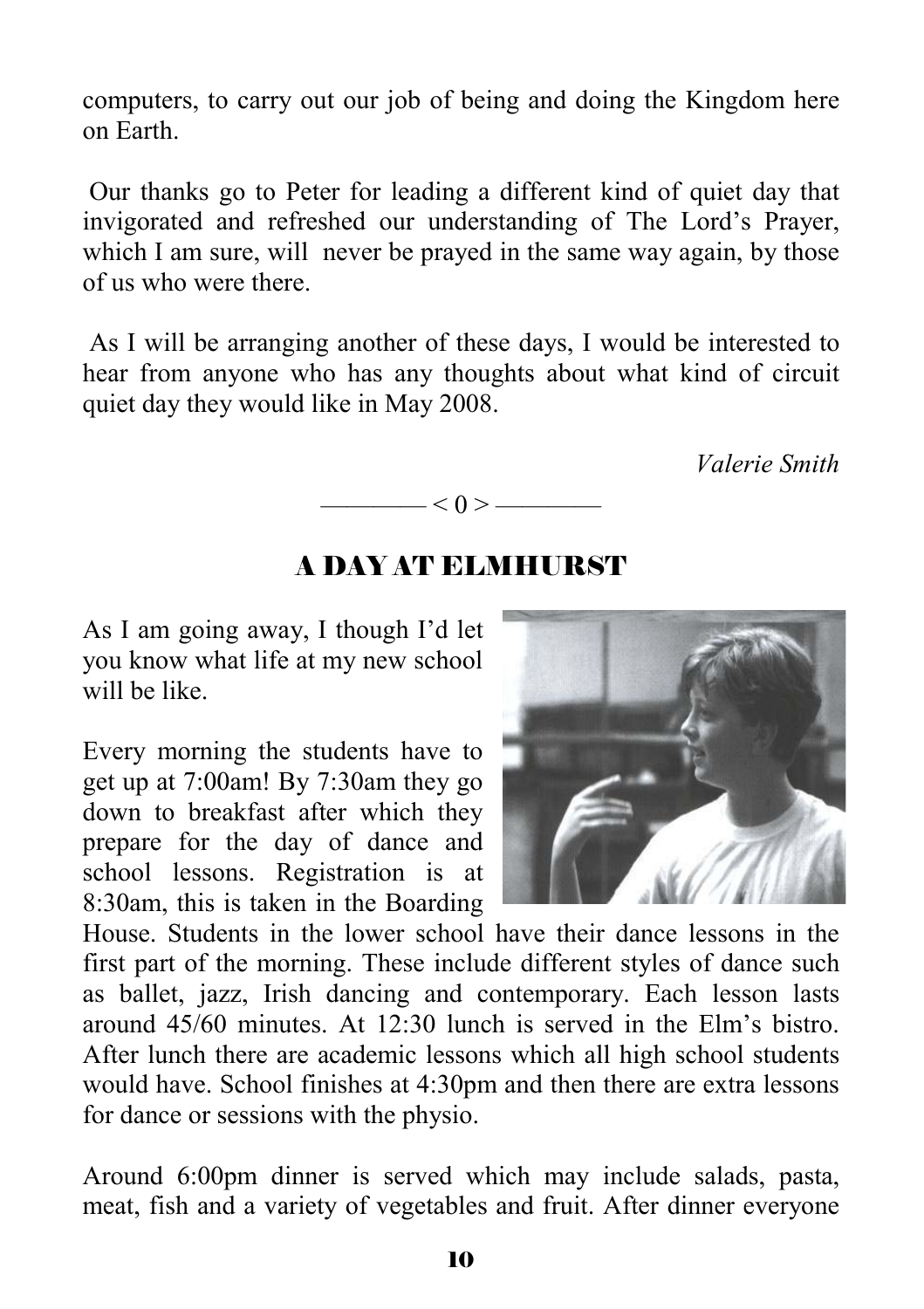does their prep (homework). Once completed, students have free time where they can phone home, watch TV or talk to the class mates. Before bed hot drinks are served. Then at 8:45pm everyone goes to bed and lights go out at 9:00pm.

On Saturdays there are dance classes from 9:00am to 1:00pm. And the rest of the weekend is free time. The students can go to the cinema, swimming or shopping. There is also a choir and a drama club which is run for all the students. Visitors are welcome and days out can be arranged. Every third weekend school ends at 4:30pm on Friday and all the students go home to see their families and give the staff a rest !!!

 I will keep you updated on my progress and let you know how things are after I have been there a while.

*Jack Pallister*

 $\longrightarrow$   $<$  0 >  $\longrightarrow$ 

 As you see from the above article, Jack starts school in Birmingham this September. He will find it strange to be away from his friends and family. If you have time, he would appreciate a note or card from time to time and maybe even the odd prayer.

His address will be:

 JACK PALLISTER c/o FISHER HOUSE ELMHURST SCHOOL FOR DANCE EDGBASTON BIRMINGHAM B5 7UH

 I have sent him with stamps and note cards, so if you put a return address, you might even get a reply!!

*Annmarie Pallister*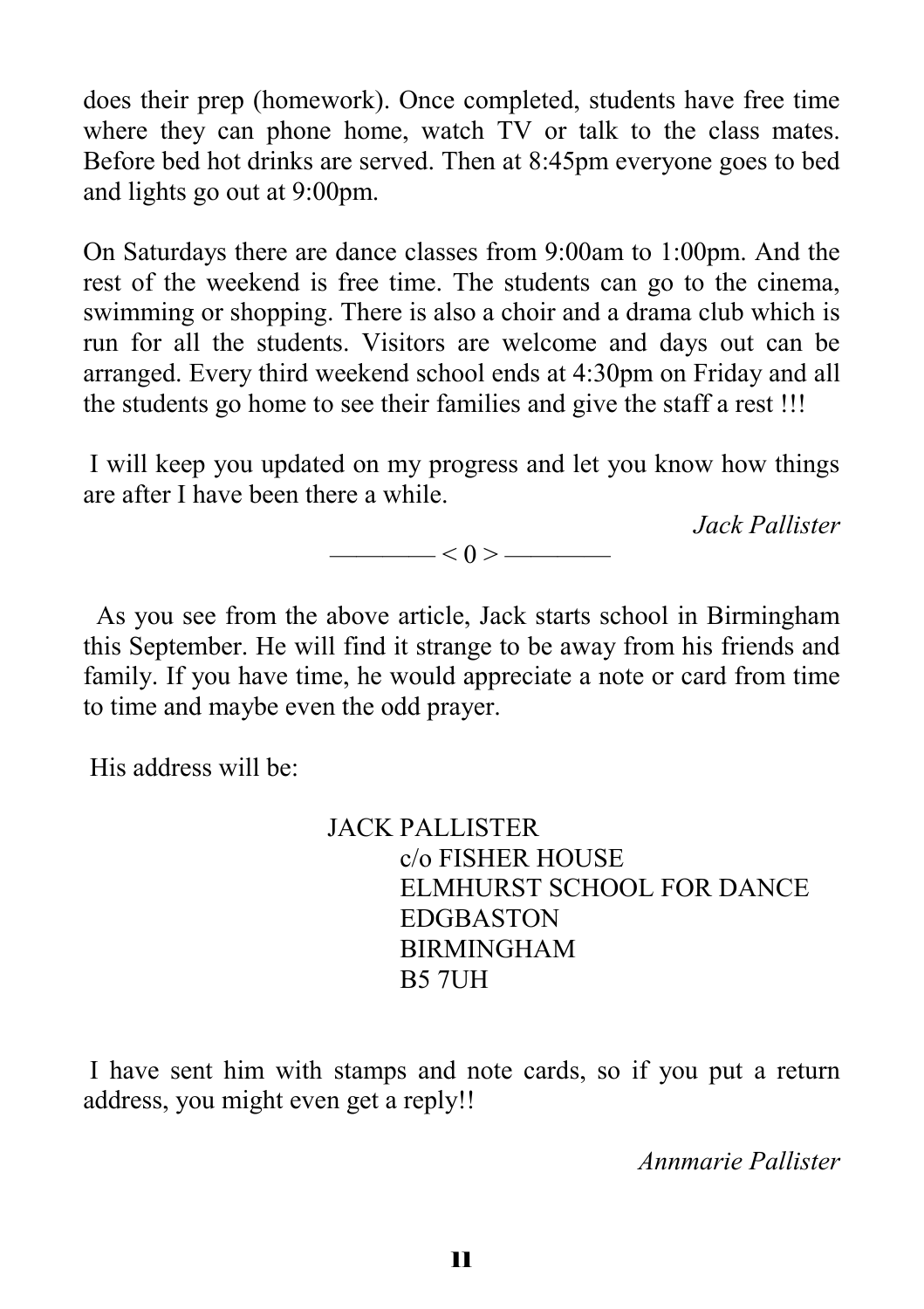## The Ministry of Healing Summer School 16<sup>th</sup>-18<sup>th</sup> July

I had the privileged again this year to attend the  $54<sup>th</sup>$  Annual Ministry of Healing Summer S c h o o l in Gregynog and to represent the P r e s b y t e r i a n Church of Wales London district. Each time that I attend I come away



with something different to meditate on and this year was no exception. It challenges me every time I read the heading on the programme cover that the main theme of the Summer School is to; **Preach the Kingdom of God and to heal in the name of Jesus Christ**. What a responsibility we have as Christians in this secular age.

 The guest Speaker was the Rt Rev Gordon Mursell, Bishop of Stafford who, in his eloquent and humorous talk said that in his 30 years of Ministry, he has not lost his zeal in communicating the Good News of the Gospel in word and deed. As he was quoting *Isaiah 43:18 Forget the former things do not dwell on the past*, he stressed that we cannot 'go back home' in a sense, we can revisit but it will not be home. The past miracles in Isaiah's day were nothing compared to what God would do for his people in the future. There was much emphasis on water, ancient wells, springs, ditches, broken cisterns, living water etc and the occasional heavy shower outside provided an effective visual aid.

 During the 3 days there was ample opportunity to minister to one another with Bible studies and group sharing which was altogether a special blessed time. The Rev Robert Parry an accomplished musician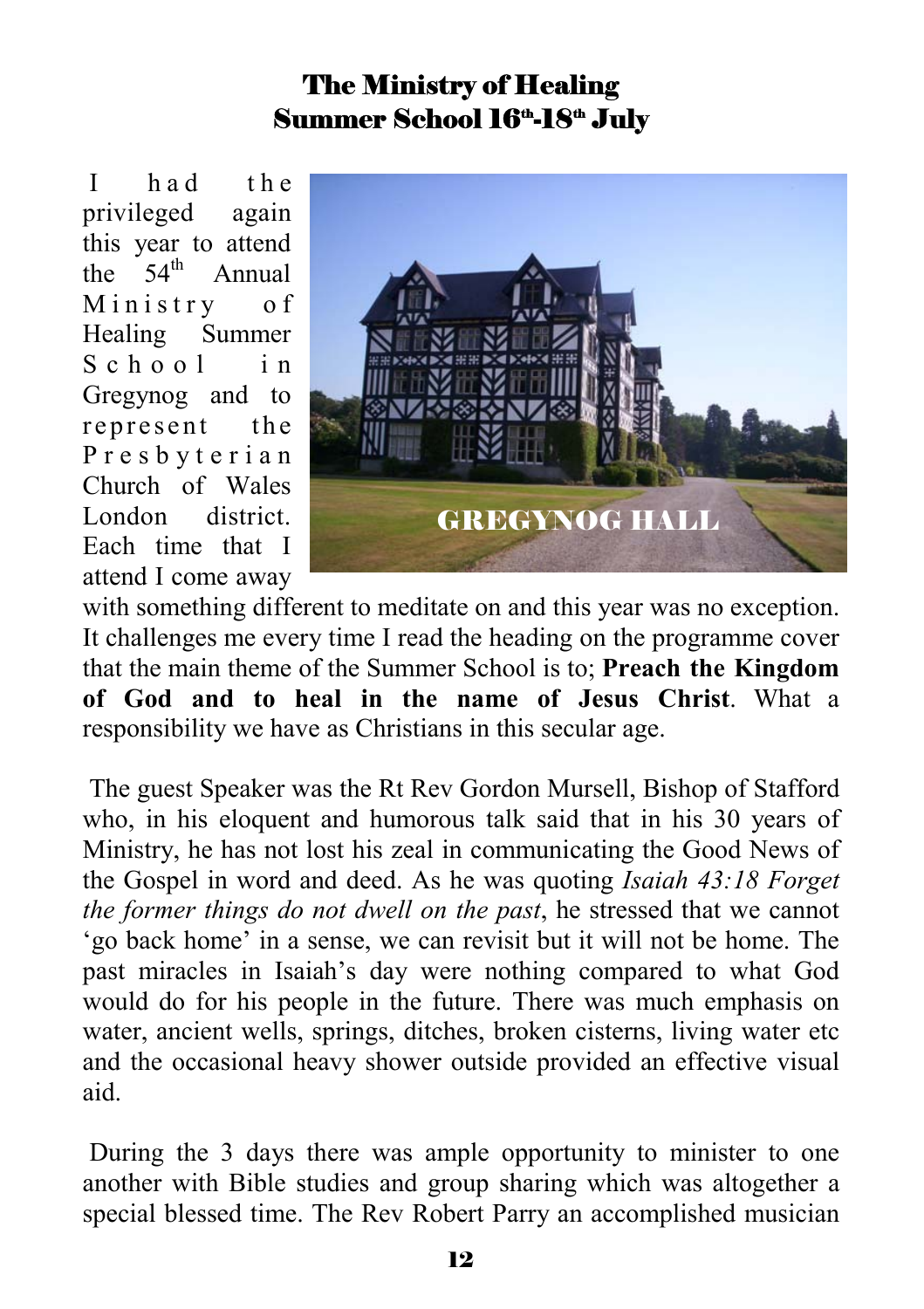as well as a powerful preacher made the piano 'sing' which added to the atmosphere of the praise and worship. He was itching to get his hands on the magnificent piped organ (especially to play the hymn tune Blaenwern effectively), but unfortunately the organ was out of action and in need of repair to the 'tune' of £7000. An appeal was therefore set up for this. In addition to healing the sick the organ too needed the laying on of hands!

 I have now found strong links with the Summer School Healing Ministry and it was a joy to renew fellowship with old friends and meet new ones. We were able to share joys and concerns and intercede for our churches and for one another Last year I met Joyce



Nuttall who is a real blessing from God. She visited Martin Way Church earlier this year and will be accompanying us on our Kenyan trip. She will be an asset to the team, having herself worked as a Nurse in Kenya for many years. I thank God for Joyce and am grateful to the Healing Ministry team and friends who will be supporting both Joyce and I in prayer during our time in Kenya. This will be a great source of comfort.

 The highlight each year is the Blessing Service and we were reminded by Mr Euros Jones Evans in his talk that God is the source of health and wholeness, drawing on the verse from *Philippians 4:13 'I have strength to face all conditions by the power that Christ gives me'* The Rev Dafydd Andrew Jones led the Communion Service before we left bidding us to minister to each other, to **preach the kingdom of God**  by the example of our Christian lives and to **heal the sick in the name of Jesus Christ**.

*Gwen Wildman*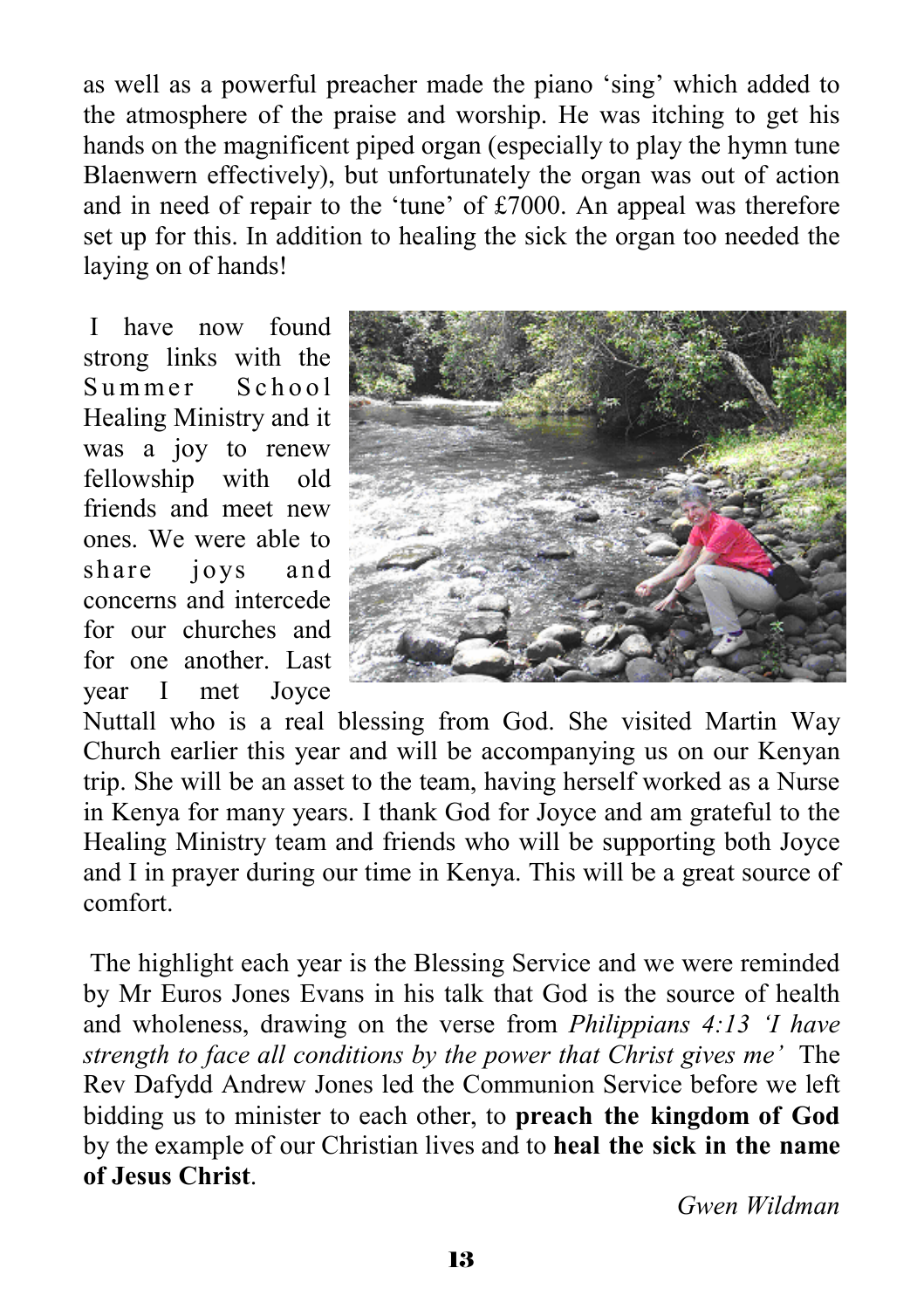### PUZZLE CORNER

| 1  |    | $\overline{2}$ | 3  | $\overline{4}$ | 5  | 6  | 7  | 8  |
|----|----|----------------|----|----------------|----|----|----|----|
|    |    |                |    |                |    |    |    |    |
| ø  |    |                |    | 10             |    |    |    |    |
|    |    |                |    |                |    |    |    |    |
| 11 |    |                |    |                |    | 12 |    |    |
|    |    |                |    |                |    |    |    |    |
|    | 13 |                | 14 | 15             | 16 |    | 17 |    |
|    |    |                |    |                |    |    |    |    |
|    | 18 |                |    |                |    | 19 |    |    |
| 20 |    |                |    |                |    |    |    | 21 |
| 22 |    | 23             |    | 24             |    | 25 |    |    |
|    |    |                |    |                |    |    |    |    |
| 26 |    |                |    |                |    | 27 |    |    |
|    |    |                |    |                |    |    |    |    |
| 28 |    |                |    |                | 29 |    |    |    |

#### **Across**

- Desperation; Praised (anag) (7)
- God, doing this on day 7 (7)
- More refined (5)
- One of Paul's letters (9)
- Uncared for (9)
- Encamp against city (5)
- Charitable giving (4)
- Consecrated (8)
- Abraham received these (8)
- Jesus raised in 3 (4)
- 22 Colour found only in Ezekiel (5)
- Someone who shields (9)
- Continuance of life (9)
- Grind together (5)
- Unusual (7)
- Athalia's cry (7)

#### **Down**

- Rely on (6)
- Tail-ender (9)
- Be in harmony (5)
- Not wicked (9)
- Reigned (5)
- Contented (9)
- Picture (5)
- Good news (6)
- The first, first-aider? (9)
- Fradulent (9)
- Slain by Moses (9)
- They get the hump (6)
- Parentless (6)
- Prickly shrub (5)
- 300 bought ointment to anoint Jesus (5)
- Keen-sighted bird of prey (5)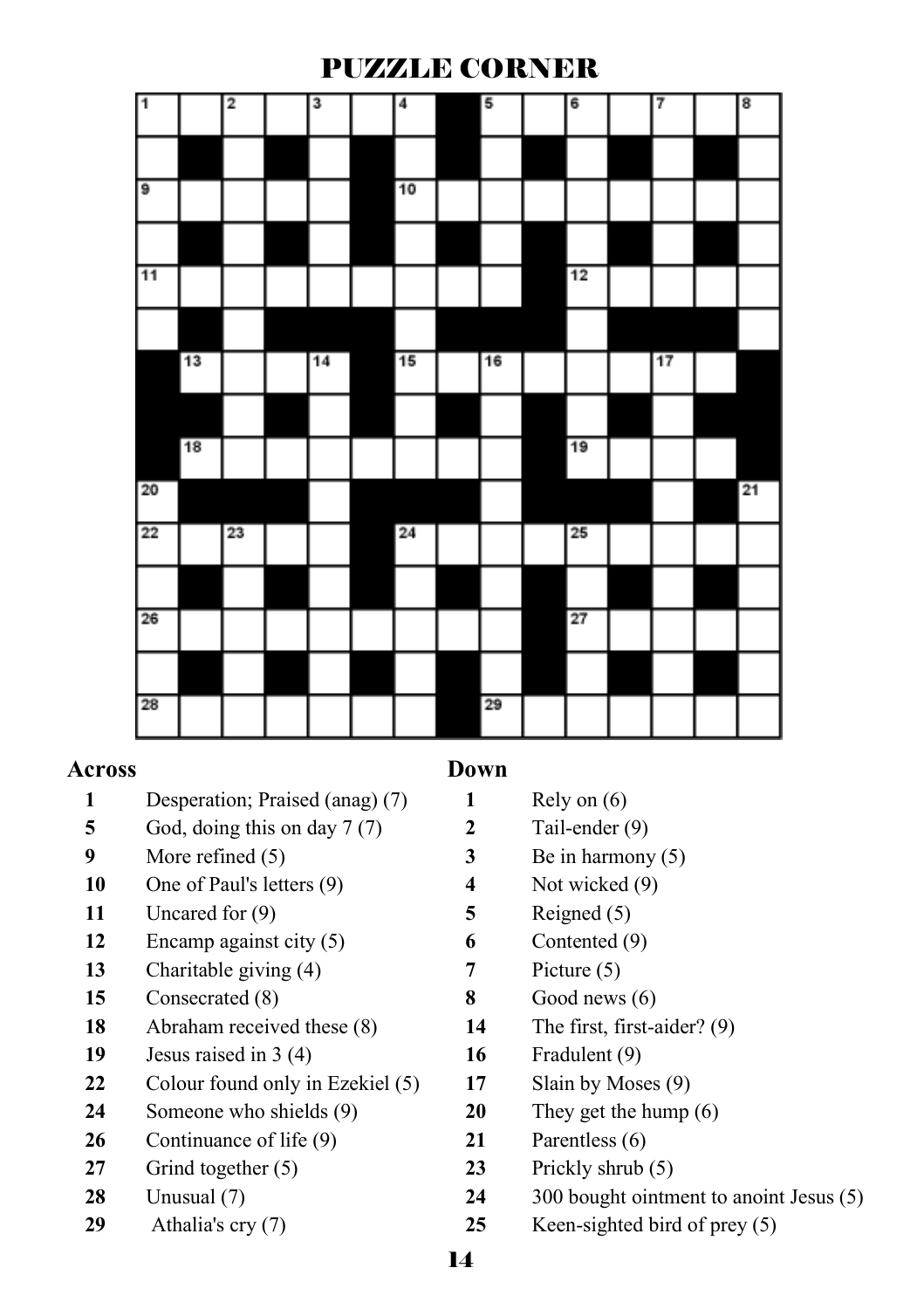

#### **TERCENTENARY OF THE BIRTH OF CHARLES WESLEY**

In the 18th century, the **Methodist Movement** reinvigorated the Church. John and his brother Charles, leaders of the Movement, were ordained clergy in the Church of England. Like many other early Methodists, Charles remained a lifelong member of the Church of England.

Charles Wesley was born at Epworth, Lincolnshire 18 December 1707; where his father was Rector of the parish. In 1735 Charles was ordained as a deacon in the Church of England, and worked briefly in Georgia, America, but it was only in 1738 that he found his true callings, as an evangelist preacher and as perhaps England's greatest writer of hymns. He died in his London home 29 March 1788. He is best known for writing about 9,000 hymns, including *Hark the herald angels sing*; *Love Divine, all loves excelling*; *Hail the day that sees him rise*; and *And can it be*.



**Britain:** The Methodist Church today numbers over 300,000 members. Following divisions in the 19th century, the main branches re-united in 1932. The church is organised into 'circuits', themselves grouped into 33 Districts. The annual Conference is the governing body of the Church.

**Worldwide:** There are now Methodist churches in nearly every country in the world, and it is calculated that the whole Methodist family numbers some 70 million people. Over the last 40 years major areas of growth have been in Latin America (783%), Asia (690%) and Africa (450%)

**Epworth, Lincolnshire:** The Old Rectory, the birthplace of John and Charles Wesley, was restored by the World Methodist Council in 1956, and is open to the public.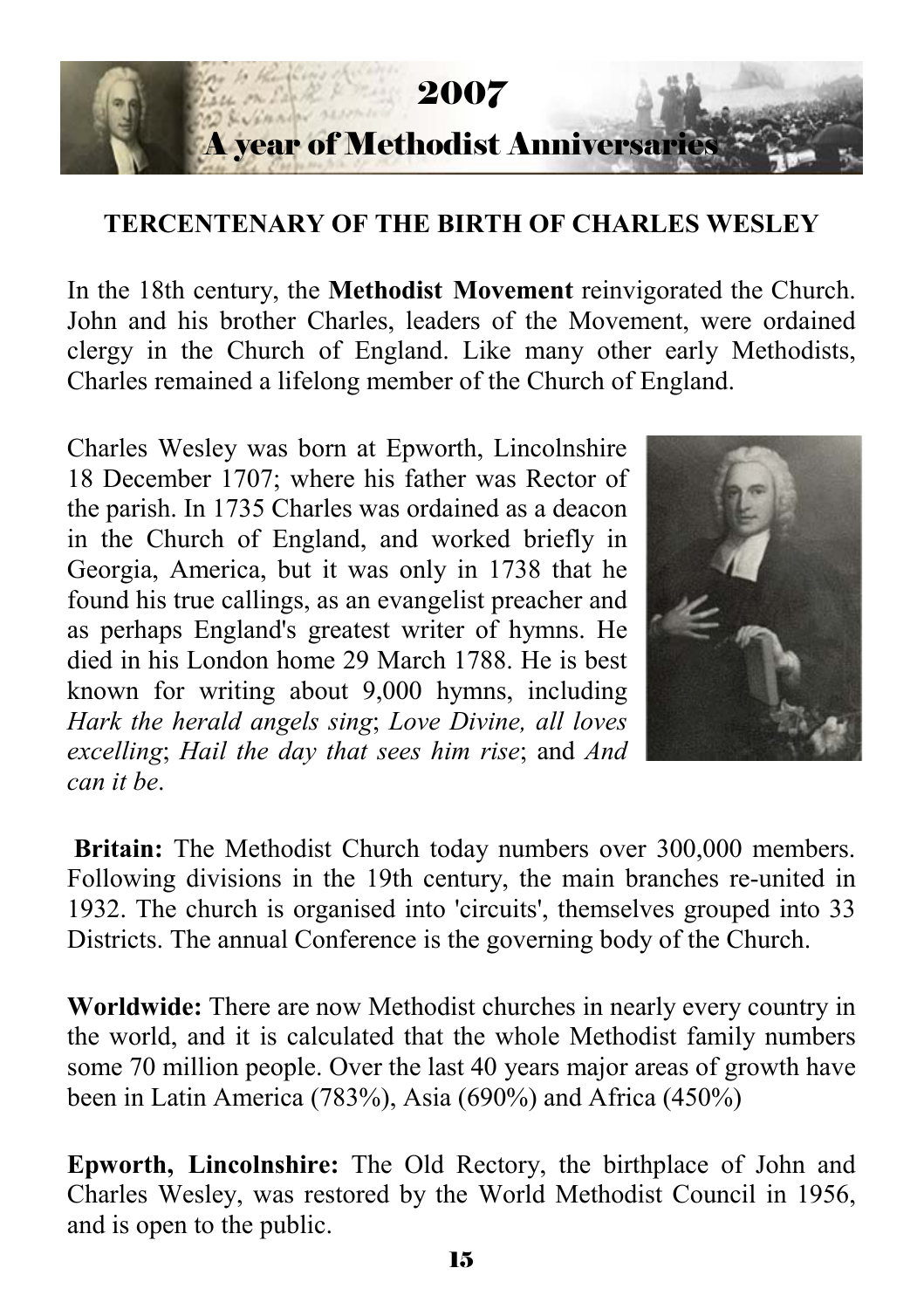**Bristol:** The 'New Room' of 1739 is the oldest Methodist building in the world. Restored in 1929, it retains much of the atmosphere of the 18th century. Above are the rooms where the travelling preachers met and lodged. Nearby is the house where Charles Wesley and his family lived, now a heritage centre open to visitors and for scholarly research.

**London:** Wesley's Chapel and house in City Road are open to visitors. The Museum of Methodism tells the story of the evolution of the Methodist movement, and the house also contains many items associated with John Wesley. Around City Road are many places also associated with Charles and John Wesley, such as their mother's grave in the Bunhill Fields burial ground.



### **Two books on the life and contribution of Charles Wesley**

#### **Inextinguishable Blaze**

Inextinguishable Blaze by Andrew Pratt is a collection of 52 meditations, one for each week of the year, the author, a minister and hymn writer himself, introduces well-known Charles Wesley hymns and less well known ones which show Charles Wesley's ability to reflect on faith, interpret Scripture, to comfort or to challenge, to sow the seeds of hope.



Price £9.99 ISBN 978 1 905958 06 1



#### **Charles Wesley - A Biography**

This is the first major biography of Charles Wesley for over a century and a half. Here at last is his true contribution to the development of the early Methodist movement, to 18th century Christianity and to the treasury of Christian hymnody uncovered. The Author, Gary Best is the former Headmaster of Kingswood School in **Bath** 

Price £19.99 ISBN 978 0 7162 0615 6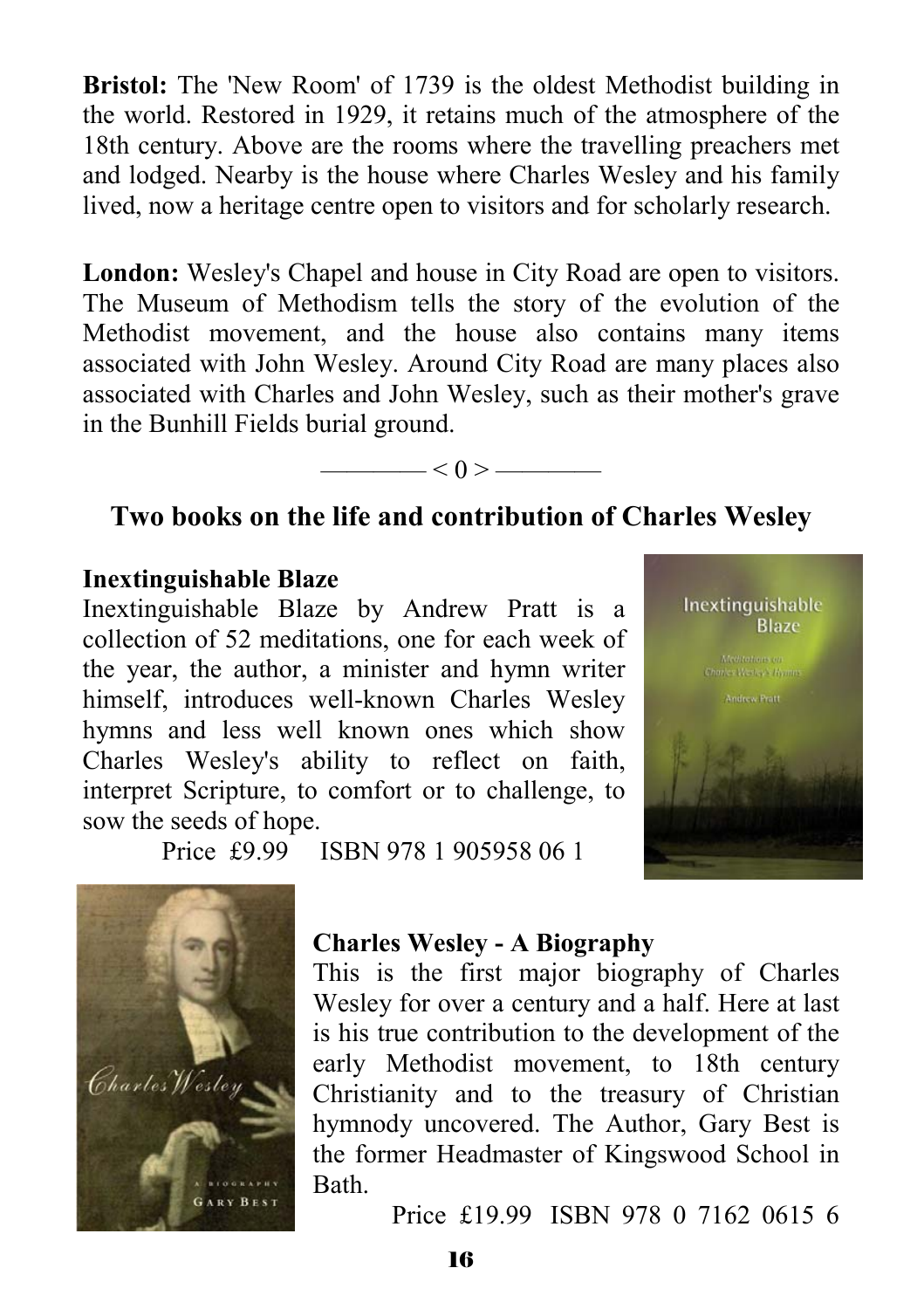# MARTIN WAY VISION STATEMENT

The Leadership Team (LT) has over the past months been reviewing our Vision Statement and our mission for achieving that vision. This was last done in 2000 and hands up who can now remember it?

This current exercise has been 3-fold.

#### I) **Re-Define the Vision**

This has been completed and was published in full in the December 2006 newsletter

Copies can be obtained from church or by downloading it from www.martinway.org.uk.

### 2) **Re-Organise the structure**

This stage was approved by the Church Council (CC) in June. Meetings have been reduced in numbers and reorganised to enable more people to have a say in the running of church affairs. The main changes are

- a) No Mission & Service committee
- b) No Family Committee
- c) CC to meet four times a year taking on the business of the above two committees.

#### 3) **Re-Energise the people**

This is currently under consideration by the LT with the aim of reenergising the people that are the church at Martin Way in their faith and mission. The LT ask for your continuing prayers in this respect.

### *So how is this going to improve things?*

#### **Memorable**

Like a lot of things in the past, changing things around seemed like a good thing at the time. But usually, once it's done, it's largely forgotten unless it is kept at the forefront of everyone's mind.

The new Vision Statement has been written and designed to be memorable but equally as important, actionable.



It is a 3-level statement

At the FIRST level it is just 4 action words: WORSHIP + GROW +  $SERVE + SHARE$  which when combined into a logo also makes it visually memorable.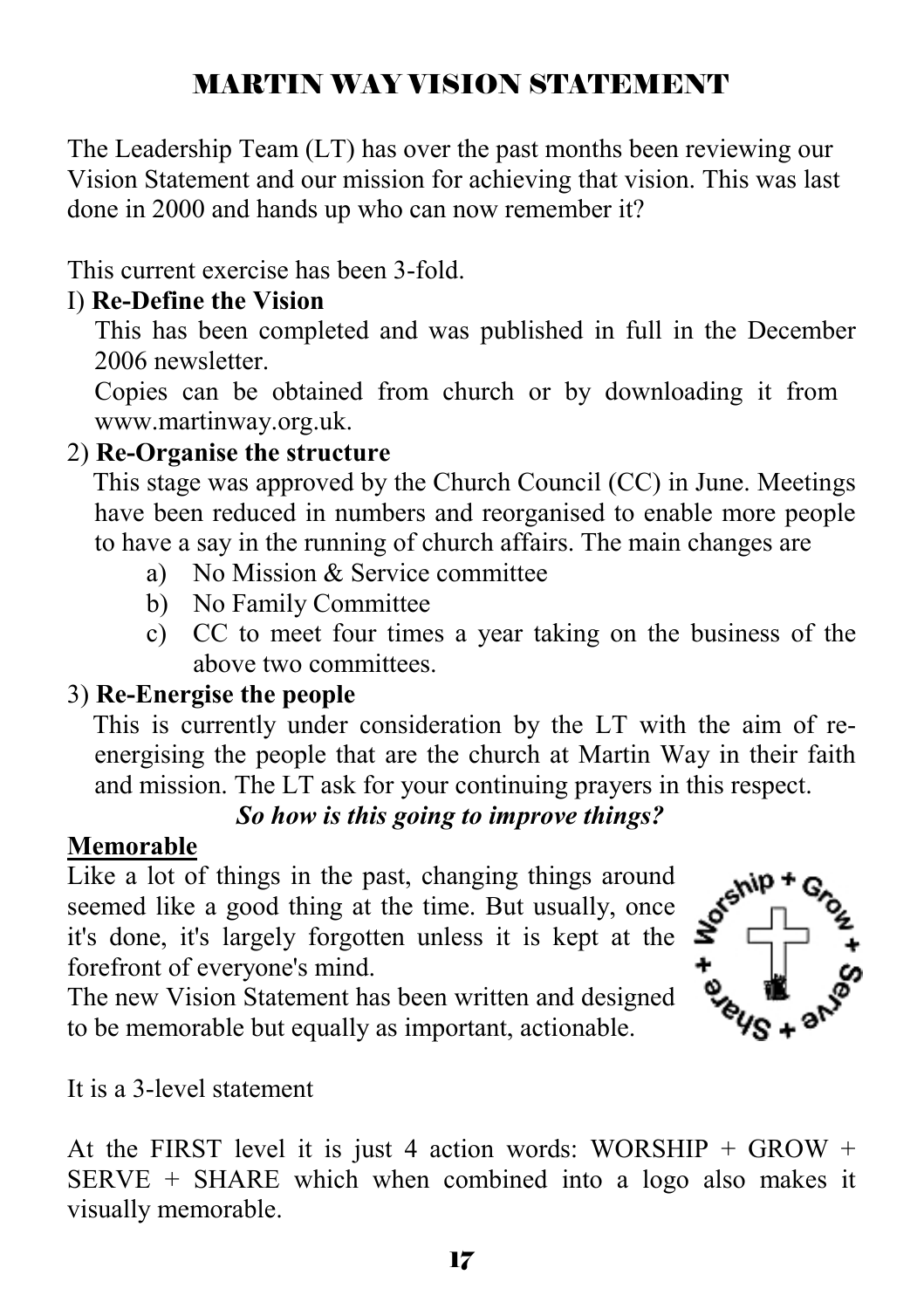At the SECOND level each word expands into a one sentence explanation whilst the THIRD level is a full write up on each aspect for those who want to dig deeper.

## **Actionable**

One person from the LT will act as your representative for each of the Vision Statement's four aspects. So:

| Mike Mortley                             | is the rep for Worship       | <b>WORSHIP</b> |
|------------------------------------------|------------------------------|----------------|
| Sue Boyd                                 | is the rep for Pastoral Life | <b>GROW</b>    |
| Anne Conquest is the rep for Church Life |                              | <b>SERVE</b>   |
| Tony Loft                                | is the rep for Mission       | <b>SHARE</b>   |

Mike, Sue, Anne and Tony are your contacts for any comments and suggestions that you want to raise with your LT. Please use them!

## **Church Council** (CC)

The CC meetings have been reorganised to accommodate the new Vision Statement. It is also being made more accountable to the church members.

There will now be 4 such meetings each year (the next one on the 6th September). At each one both core and vision business 'will be conducted, as follows:

|           | <b>Core Business</b> | <b>Vision Business</b> |
|-----------|----------------------|------------------------|
| September | Finance              | Worship                |
| December  | Church calendar      | Church Life            |
| March     | Safeguarding         | Mission                |
| June      | Appointments         | Pastoral Life          |

All CC meetings will be OPEN giving an opportunity for a wider consultation on all aspects of church life at Martin Way.

## **Conclusion**

We now have a memorable vision. We also have a plan to keep that vision alive and actions to make it a reality. So these together with more opportunities for discussion should give us a firmer foundation upon which to go forward in faith.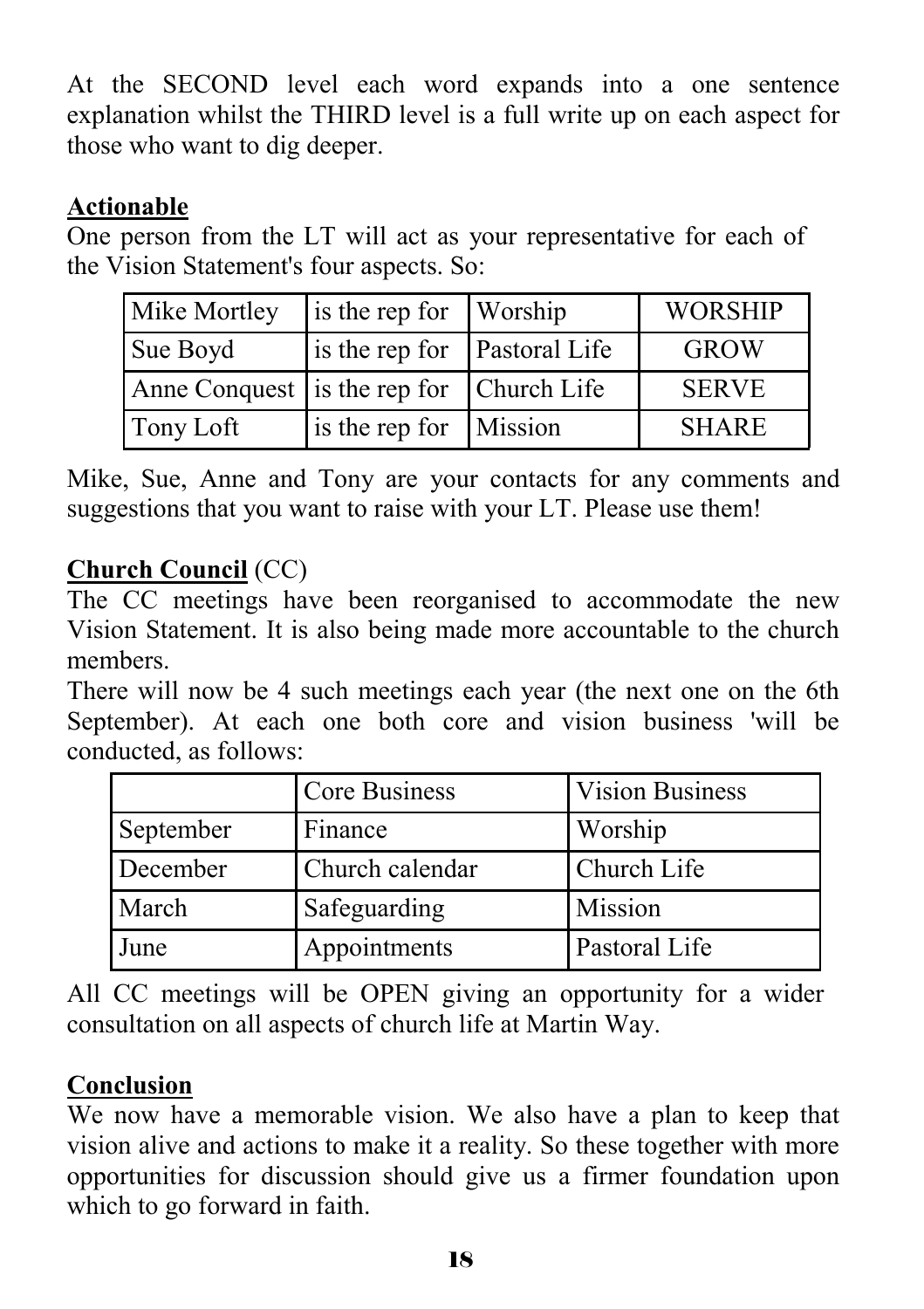That is the theory. But, and it is a big BUT, it's all down to you to help make it work. It affects everyone - young, old and those in between. Please don't just read this and say "I agree that something needs to be done" and then leave it for someone else to do.

You are this church's life-blood. Please do your bit, have your say and, at the very least, pray for the work of God in YOUR church and community.

| Your Leadership Team Contact Details |          |                |           |                                      |  |  |
|--------------------------------------|----------|----------------|-----------|--------------------------------------|--|--|
| The Minister,<br>Rev                 | John     | Nyota          | 8946 3181 | jfnyota@btinternet.com               |  |  |
| Church Life Rep                      | Anne     | Conquest       | 8942 7147 | aconquest@btinternet.com             |  |  |
| Church<br>Secretary                  | Caroline | Johnson        | 8540 3755 | caroline.johnson@tesco.net           |  |  |
| Church<br>Treasurer                  | John     | <b>Butland</b> | 8542 3138 | johnbutland@blueyonder.co.uk         |  |  |
| <b>Communications</b><br>Team Rep    | Jane     | Smith          | 8330 6411 | mwcomms@hotmail.co.uk                |  |  |
| Mission &<br>Service Rep             | Tony     | Loft           | 8543 0696 | $\text{tony}(a)$ the attics plus com |  |  |
| Pastoral Life<br>Rep                 | Sue      | Boyd           | 8542 2377 | sueaboy $d$ @yahoo.co.uk             |  |  |
| <b>Property Rep</b>                  | Roy      | Ellis          | 8542 9241 | royger22@btinternet.com              |  |  |
| Senior Church<br>Steward             | Dennis   | Clark          | 85428088  |                                      |  |  |
| Worship Rep                          | Mike     | Mortley        | 8540 4961 | mike@mortley.org.uk                  |  |  |

**! Live the Vision !** 

#### *Important Dates for your diary*

| 2007 | 6th Sept  | Church Council - Finance and Worship           |
|------|-----------|------------------------------------------------|
|      | 15th Sept | Anniversary Big Brunch & Gift Day              |
|      | 16th Sept | Anniversary service and BBQ at Horton          |
|      |           | Country Park                                   |
|      | 1st Oct   | Harvest Festival and Ploughman 's Lunch        |
|      | 6th Dec   | Church Council Church Calendar and Church Life |
| 2008 | 10th May  | 50th Anniversary opening of the "new" church   |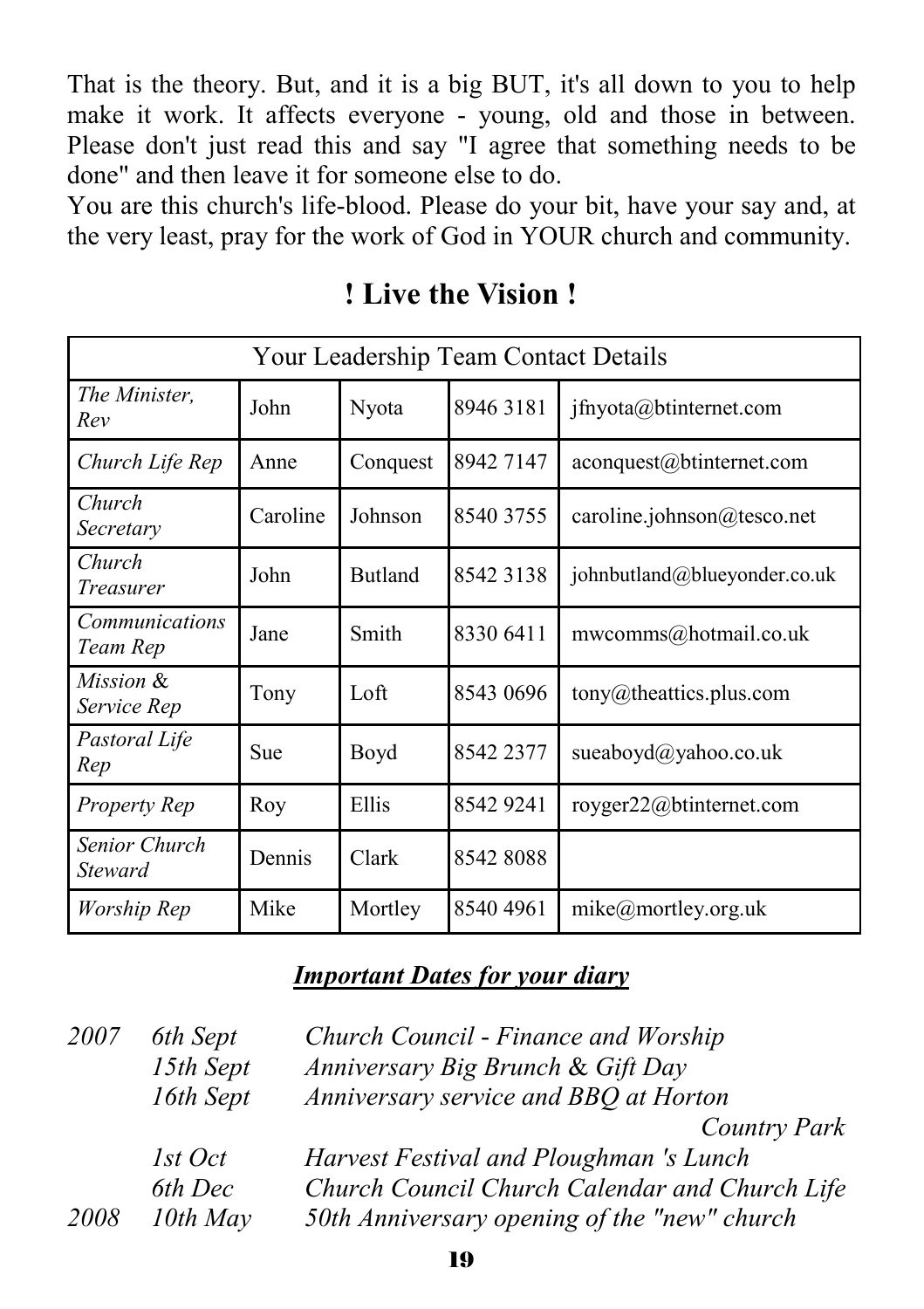# VIDA'S BIRTHDAY

Vida Brown would like to thank all her friends who remembered her 95th birthday which she celebrated on 2nd August.

Although unwell at the time, she appreciated all the kind wishes, cards and gifts. It was lovely to be thought of by so many at the start of August in the improved weather.

 $-$  < 0 >  $-$ 

*Val and Graham Currie*



Hi All,

First I would like to thank all of you who collected the plastic lids from milk bottles. This was started a few years ago when Richard's Uncle in Wales was asked to collect the lids for a man who needed a new wheelchair. A charity offered to get him the wheelchair if he could collect his body weight in plastic milk bottle lids!! There started the collection – from then word spread and not only did they collect enough for his wheelchair, several more wheelchairs were also able to be funded. Now the collection of these lids has stopped but I would like to thank everyone who did collect**.** 

Secondly I would like to say a huge Thank you to all of you who supported the Open Doors Big Tea Party on Sunday 10<sup>th</sup> June. Together we were able to raise £145.00 for the charity. So thank you for supporting the afternoon and look out for some more events like this in the near future.

Abby Herring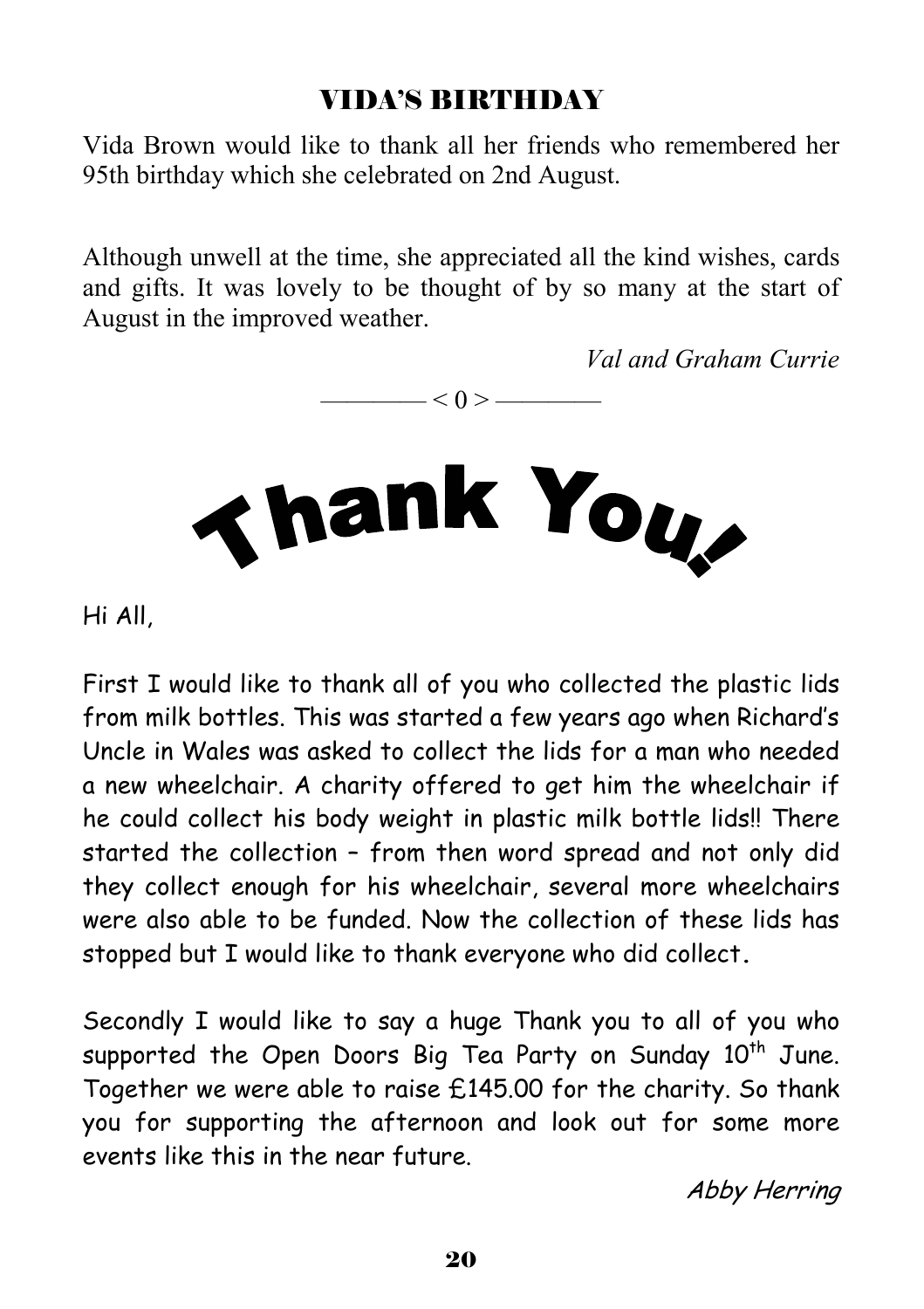giftaid it Why should I Gift Aid?? Gift Aid donations do, of course, depend upon the

giver paying tax, and it is interesting to note the total net refund of tax after the deduction of £59.60 for Methodist Church administration costs - for the year to the 5th April 2007 was £5959.40.

This is from 40 Gift Aid donations, including single gift payments, which equals £114.60 per week at NO extra cost to those donating BUT five of those gifts will not be repeated because of either:-

- moved away

- died

- single gifts not likely to be repeated.

This involved payments totalling £1550.70 and a tax refund of £429.88, which we will **NOT** get again.

If new Gift Aid donations can be achieved of, say, £5.00 per week this would provide £260.00 per annum plus tax return of £71.83, so six new Gift Aid donations of £5.00 per week would replace what has been

lost, or twelve @ £2.50 per week would do the same. Any extra - or even lesser amounts - so much the better!

Also to bear in mind is that in April next year the tax rate is due to reduce from 22% to 20% so that the recovery of tax from Gift Aid donations will go down from the current 28p in the £1, to 25p in the £1, so we will have more to make up.

We have, so far, received one new Gift Aid declaration of £260 per annum, so we have five more at this rate still to go, but hopefully even more - PLEASE!

*John Butland Church Treasurer*

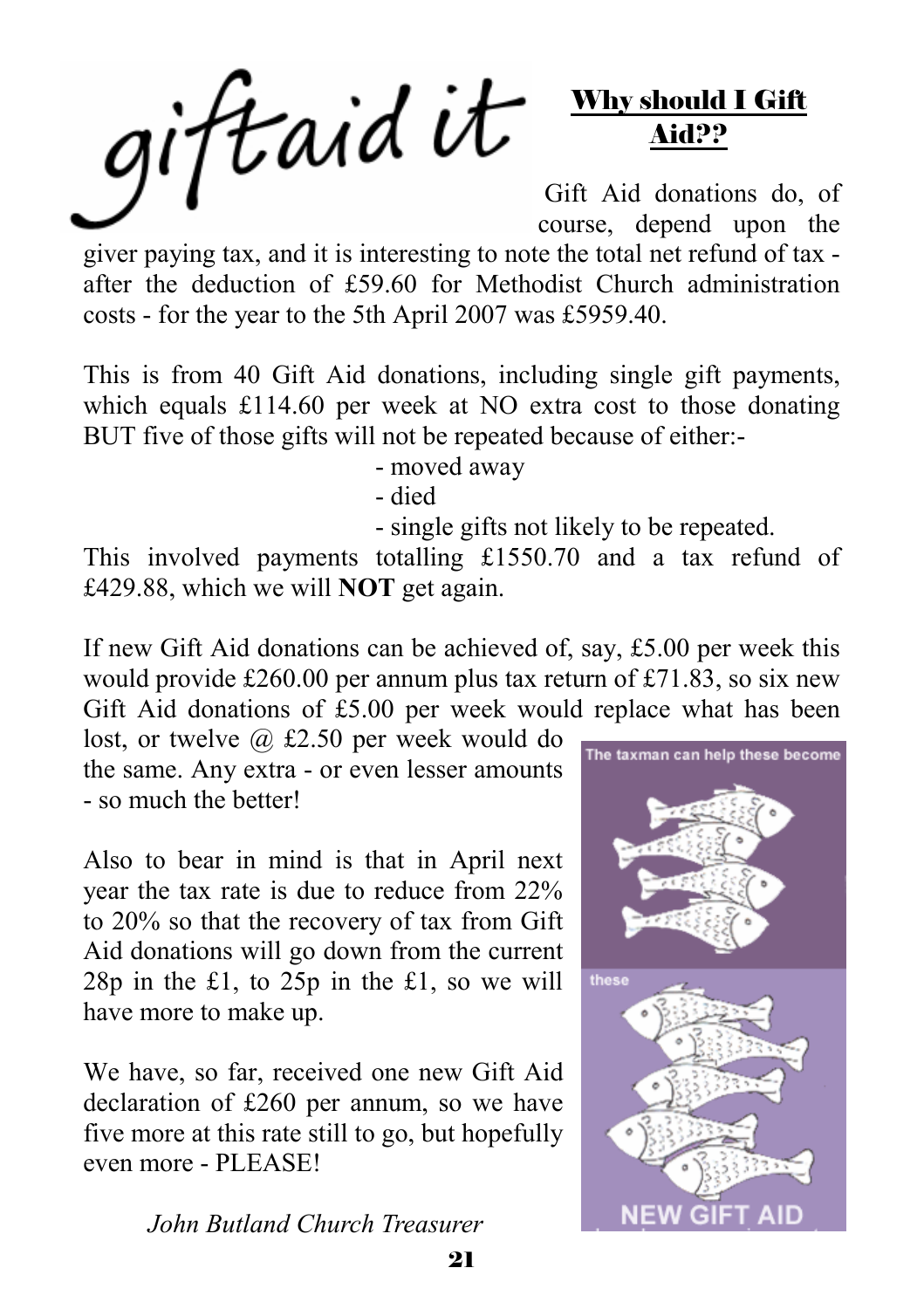



| Sun        | 2              | 10.30 am                 | All Age Worship led by Mrs Valerie Ashcroft                            |
|------------|----------------|--------------------------|------------------------------------------------------------------------|
|            |                | $6.30 \text{ pm}$        | Communion Service led by Rev Barrie Tabraham                           |
| Mon        | 3              | 8.00 pm                  | Finance & Property Committee Meeting                                   |
| Tue        | $\overline{4}$ | $10-12$ noon             | Coffee and Chat                                                        |
|            |                | 8.00 pm                  | Time for Prayer                                                        |
|            |                | $8.00 \text{ pm}$        | Preacher's Meeting at Ruxley                                           |
| Thur       | 6              | $8.00 \text{ pm}$        | <b>Church Council Open Meeting</b>                                     |
| Sat        | 8              | $10.00$ am               | District Autumn Synod at Westminster Central Hall                      |
| Sun<br>Tue | 9<br>11        | 10.30 am<br>$10-12$ noon | Communion Service led by Rev John Nyota<br>Coffee and Chat             |
|            |                | 8.00 pm                  | Time for Prayer                                                        |
|            |                | Wed 12 10-12 noon        | Frog's Club re-opens (Also at 1.00-3.00 pm)                            |
|            |                | 7.45 pm                  | Midways - Welcome back with Bring $&$ Buy Stall                        |
| Fri        | 14             | $12.30 \text{ pm}$       | Luncheon Club                                                          |
| Sat        | 15             | $10.00$ am               | Big Brunch and Gift Day (finishes at 1.00 pm)                          |
| <b>Sun</b> | 16             | 10.30 am                 | Church Anniversary Praise Service led by<br>Rev John Nyota             |
|            |                | $12.30 \text{ pm}$       | Church BBQ Picnic & Service at<br>Horton Country Park                  |
| Tue        | 18             | $10-12$ noon             | Coffee and Chat                                                        |
|            |                | $7.30 \text{ pm}$        | Men's Supper Club – Glasgow, Old and New -<br><b>Russell Humphreys</b> |
| Sat        | 22             | 7.30 pm                  | Rafiki Concert                                                         |
| Sun $23$   |                | 10.30 am                 | Morning Service led by Rev John Nyota                                  |
|            |                | $6.30 \text{ pm}$        | Bible Study led by Rev John Nyota                                      |
| Mon 24     |                | $7.00 \text{ pm}$        | Circuit Meeting at Stoneleigh                                          |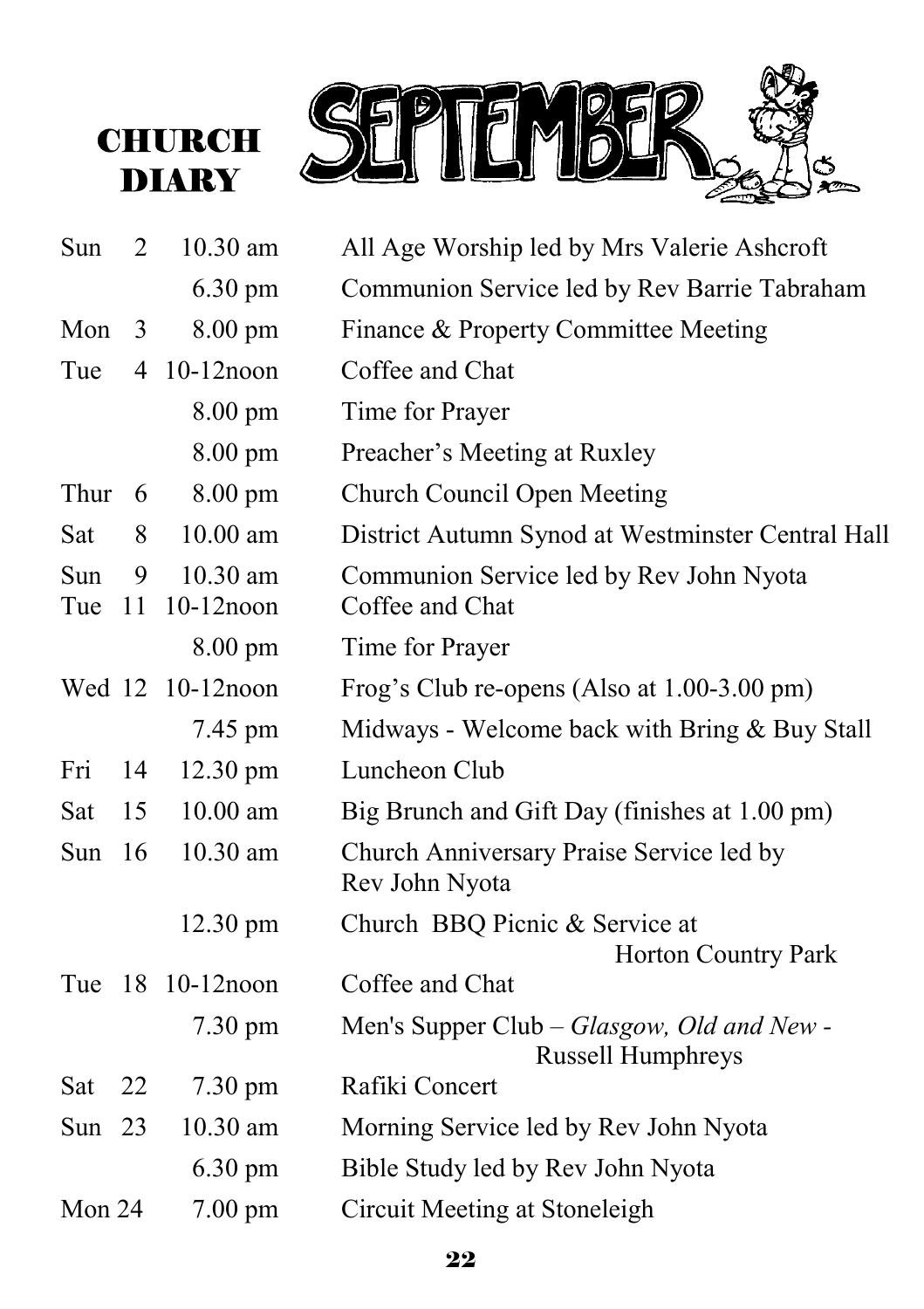|          | Tue 25 10-12 noon  | Coffee and Chat                                                                                           |
|----------|--------------------|-----------------------------------------------------------------------------------------------------------|
|          | $8.00 \text{ pm}$  | Time for Prayer                                                                                           |
| Weds26   | $10.30$ am         | Morning Communion                                                                                         |
|          | 7.45 pm            | Midways - Chris Beere - Anorak in the                                                                     |
|          |                    | Antipodes                                                                                                 |
| Fri 28   | $12.30 \text{ pm}$ | Luncheon Club                                                                                             |
| Sun $30$ | $10.30$ am         | Morning Service led by Rev Faith Nyota                                                                    |
|          | $6.30 \text{ pm}$  | Celebration Service at Raynes Park Church to<br>celebrate the 300th anniversary of Charles Wesley's birth |

*Please refer to the Website (www.martinway.org.uk) or Weekly Notice Sheet for any additional information* 

 $-$  < 0 >  $-$ 

We wish all of those why celebrate a birthday this month a very

# *Happy Birthday*

and especially to:

**Abigail Fuwa on 15th September** 

## CHURCH ROTA

—— $< 0 > -$ 

What with all the talk of recycling, climate change, going green  $-$  I've been thinking about the Rota and how much paper I use to produce it every 3 months. Here's a question for you all to think about (and please tell me your views before the next Rota is due – December). What if I emailed all on the Rota (who are on email) to ask for dates they can and can't do – then send a copy of the Rota to you all via email? This would avoid the mounds of paper I use and also help the church by reducing the photocopying bill. I understand not everyone has email and will be happy to send out forms as I do now.

We always need more people for all the jobs but we are especially short of people to count the collection. Any volunteers??

*Abby Herring*